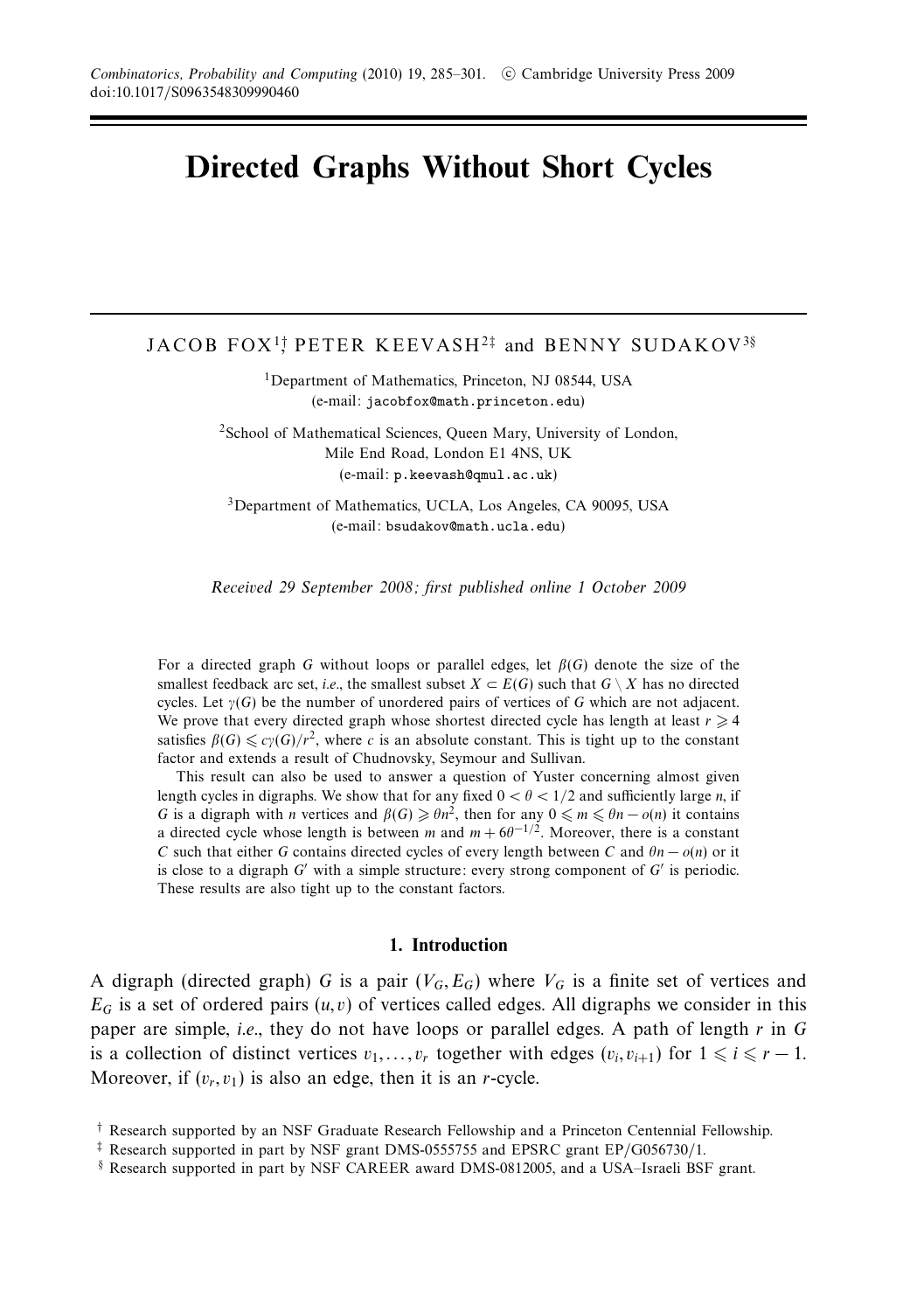The concept of cycles plays a fundamental role in graph theory, and there are numerous papers which study cycles in graphs. In contrast, the literature on cycles in directed graphs is not so extensive. It seems the main reason for this is that questions concerning cycles in directed graphs are often much more challenging than the corresponding questions in graphs. An excellent example of this difficulty is the well-known Caccetta–Häggkvist conjecture [4]. For  $r \ge 2$ , we say that a digraph is *r-free* if it does not contain a directed cycle of length at most *r*. The Caccetta–Häggkvist conjecture states that every *r*-free digraph on *n* vertices has a vertex of outdegree less than *n/r*. This notorious conjecture is still open even for  $r = 3$ , and we refer the interested reader to the recent surveys [11, 14], which discuss known results on this problem and other related open questions.

In approaching the Caccetta–Häggkvist conjecture it is natural to see what properties of an *r*-free digraph one can prove. A feedback arc set in a digraph is a collection of edges whose removal makes the digraph acyclic. For a digraph *G*, let  $\beta(G)$  denote the size of the smallest feedback arc set. This parameter appears naturally in testing of electronic circuits and in efficient deadlock resolution (see, e.g.,  $[10, 12]$ ). It is also known that it is NP-hard to compute the minimum size of a feedback arc set even for tournaments [1, 5] (a tournament is an oriented complete graph). Let *γ*(*G*) be the number of unordered pairs of vertices of *G* which are not adjacent. Chudnovsky, Seymour and Sullivan [7] conjectured that if *G* is a 3-free digraph then  $\beta(G)$  is bounded from above by  $\gamma(G)/2$ . They proved this conjecture in two special cases, when the digraph is the union of two cliques or is a circular interval digraph. Moreover, for general 3-free digraphs *G*, they showed that  $\beta(G) \leq \gamma(G)$ .

Generalizing this conjecture, Sullivan [13] suggested that every *r*-free digraph G satisfies  $\beta(G) \leq 2\gamma(G)/(r+1)(r-2)$ , and gave an example showing that this would be best possible. She posed an open problem to prove that  $\beta(G) \leq f(r)\gamma(G)$  for every *r*-free digraph *G*, for some function  $f(r)$  tending to 0 as  $r \to \infty$ . Here we establish a stronger bound which shows that Sullivan's conjecture is true up to a constant factor. This extends the result of Chudnovsky, Seymour and Sullivan to general *r*.

**Theorem 1.1.** For  $r \ge 3$ , every *r*-free digraph *G* satisfies  $\beta(G) \le 800\gamma(G)/r^2$ .

The above result is tight up to a constant factor. Indeed, consider a blow-up of an  $(r + 1)$ -cycle, obtained by taking disjoint sets  $V_1, \ldots, V_{r+1}$  of size  $n/(r + 1)$  and all edges from  $V_i$  to  $V_{i+1}$ ,  $1 \le i \le r+1$  (where  $V_{r+2} = V_1$ ). This digraph on *n* vertices is clearly *r*-free, has

$$
\gamma(G) = {n \choose 2} - \frac{n^2}{r+1} \ge \frac{n(n-2)}{4}
$$
, and  $\beta(G) \ge \frac{n^2}{(r+1)^2}$ .

Indeed, *G* contains  $\frac{n^2}{(r+1)^2}$  edge-disjoint cycles of length  $r + 1$ , and one needs to delete at least one edge from each cycle to make *G* acyclic.

In order to prove Theorem 1.1, we obtain a bound on the edge expansion of *r*-free digraphs which may be of independent interest. For vertex subsets *S*,  $T \subset V_G$ , let  $e_G(S, T)$ be the number of edges in *G* that go from *S* to *T*. The *edge expansion*  $\mu(S)$  of a vertex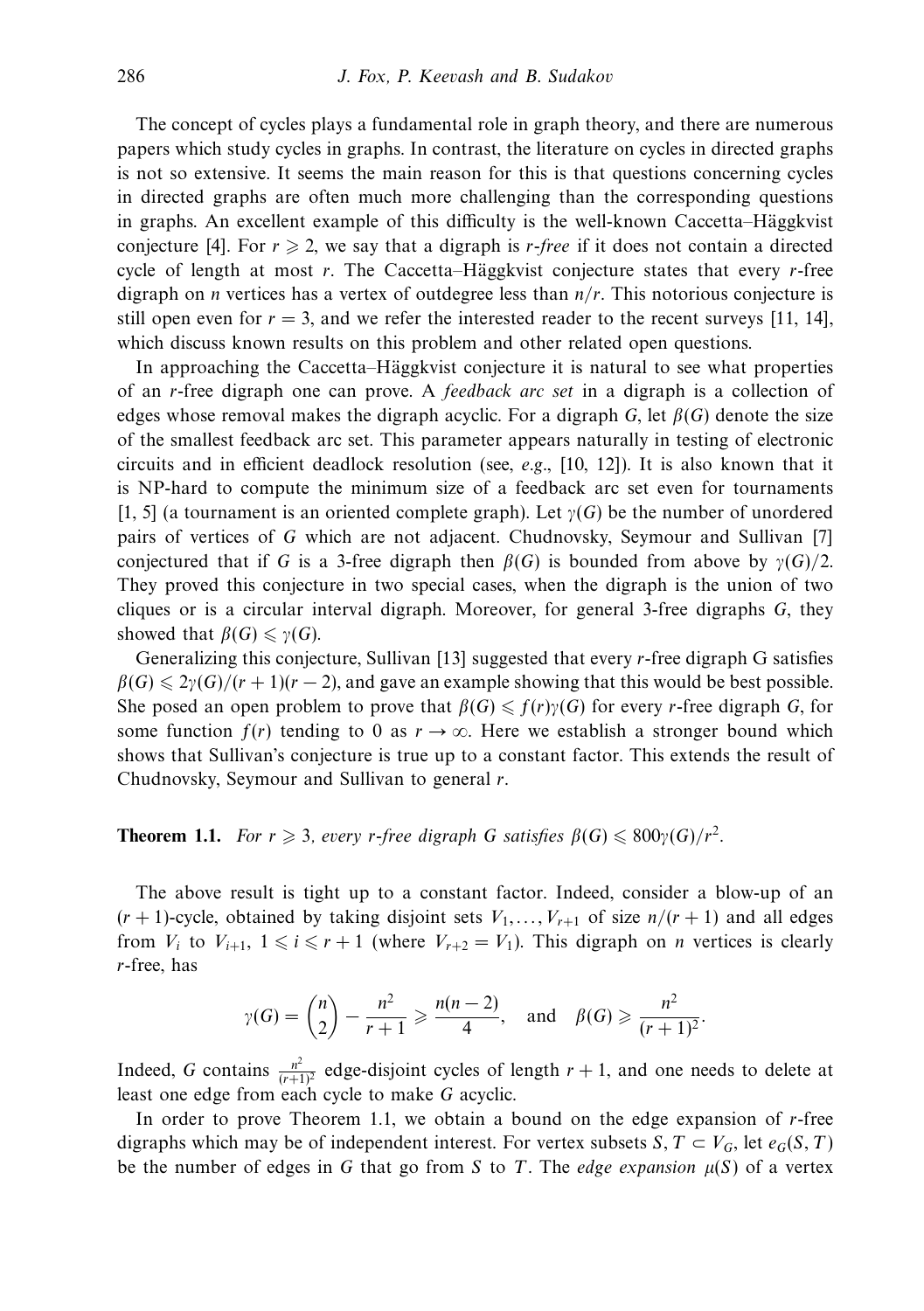subset  $S \subset V_G$  with cardinality  $|S| \leq |V_G|/2$  is defined to be

$$
\frac{1}{|S|}\min{\{e_G(S,V_G\setminus S),e_G(V_G\setminus S,S)\}}.
$$

The edge expansion  $\mu = \mu(G)$  of *G* is the minimum of  $\mu(S)$  over all vertex subsets *S* of *G* with  $|S| \leq |V_G|/2$ . We show that *r*-free digraphs cannot have large edge expansion.

**Theorem 1.2.** Suppose *G* is a digraph on *n* vertices,  $r \ge 9$  and  $\mu = \mu(G) \ge 25n/r^2$ . Then every vertex of *G* is contained in a directed cycle of length at most *r*.

Using this result, it is easy to deduce the following corollary, which implies Theorem 1.1 in the case when *G* is not too dense.

**Corollary 1.3.** Every *r*-free digraph *G* on *n* vertices satisfies  $\beta(G) \leq 25n^2/r^2$ .

Corollary 1.3 will also enable us to answer the following question posed by Yuster [15]. Suppose that a digraph *G* on *n* vertices is far from being acyclic, in that  $\beta(G) \ge \theta n^2$ . What lengths of directed cycles can we find in *G*? Yuster [15] showed that for any  $\theta > 0$ there exist constants *K* and *η* such that for any  $m \in (0, \eta n)$  there is a directed cycle whose length is between *m* and  $m + K$ . He gave examples showing that one must have  $K \geq \theta^{-1/2}$ and  $\eta \leq 4\theta$ , and posed the problem of determining the correct order of magnitude of these parameters as a function of *θ*. The following theorem, which is tight up to constant factors for both  $K$  and  $\eta$ , answers Yuster's question.

**Theorem 1.4.** For any  $0 < \delta, \theta < 1$ , the following holds for *n* sufficiently large. Suppose G is a digraph on *n* vertices with  $\beta(G) \geqslant \theta n^2$ . Then, for any  $0 \leqslant m \leqslant (1 - \delta) \theta n$  there exists  $m \leqslant \ell \leqslant m + (5 + \delta)\theta^{-1/2}$  such that *G* contains a directed cycle of length  $\ell$ .

Moreover, we can show that *G* either contains directed cycles of all lengths between some constant *C* and  $\theta$ *n* −  $o(n)$  or is highly structured in the following sense. Say that *G* is *periodic* if the length of every directed cycle in *G* is divisible by some number  $p \ge 2$ , and pseudoperiodic if every strong component *C* is periodic (possibly with differing periods). A digraph is strong if, for every pair *u, v* of vertices, there is a path from *u* to *v* and a path from *v* to *u*. A strong component of a digraph *G* is a maximal strong subgraph of *G*. A pseudoperiodic digraph *G* is highly structured, as Theorem 10.5.1 of [3] shows that a strongly connected digraph with period *p* is contained in the blow-up of a *p*-cycle. Let *λ*(*G*) denote the minimum number of edges of *G* that need to be deleted from *G* to obtain a pseudoperiodic digraph. Note that  $\beta(G) \geq \lambda(G)$ , as every acyclic digraph is pseudoperiodic.

**Theorem 1.5.** For any  $0 < \delta, \theta < 1$ , there exist numbers C and  $n_0$  such that the following holds for  $n \ge n_0$ . If *G* is a digraph on *n* vertices with  $\lambda(G) \ge \theta n^2$ , then *G* contains a directed  $cycle\ of\ length\ \ell\ for\ any\ C\leqslant \ell \leqslant (1-\delta)\theta n.$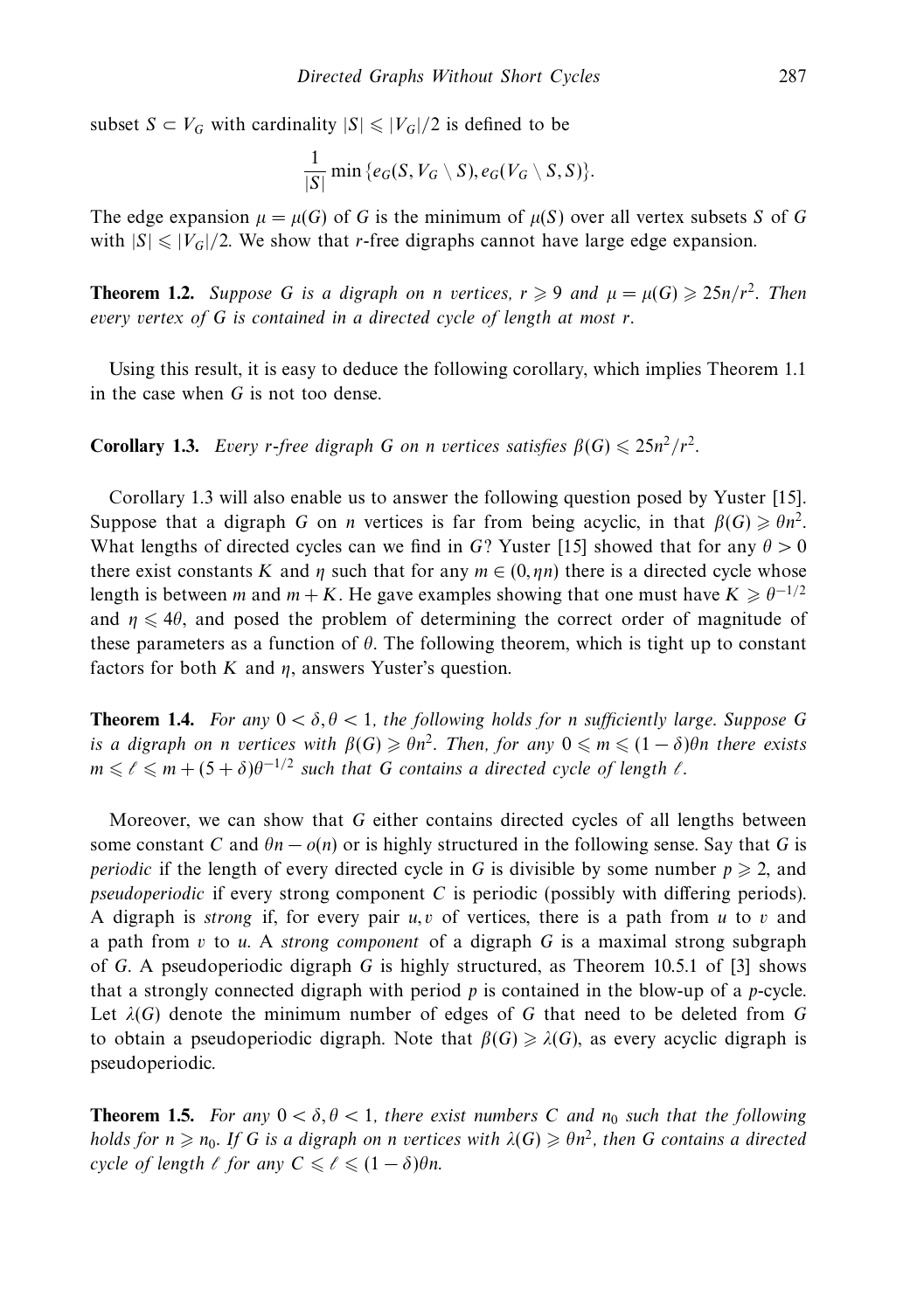The rest of this paper is organized as follows. In the next section we collect two simple lemmas concerning nearly complete digraphs. We need these lemmas in Section 3 to prove Theorems 1.1, 1.2 and Corollary 1.3. In Section 4, we discuss Szemeredi's Regularity ´ Lemma for digraphs and some of its consequences. We use these results together with Corollary 1.3 in Section 5 to prove Theorems 1.4 and 1.5. The final section contains some concluding remarks.

**Notation.** An oriented graph is a digraph which can be obtained from a simple undirected graph by orienting its edges. Note that for  $r \geq 2$ , every *r*-free digraph is an oriented graph, as two opposite edges on the same pair of vertices form a 2-cycle. We write *xy* for an edge oriented from *x* to *y*, and say that the edge *xy* is incident to the vertices *x* and *y*. Suppose *G* is an oriented graph and *S* and *T* are subsets of its vertex set *VG*. Let *EG*(*S,T*) be the set of edges in *G* that go from *S* to *T*, so  $e_G(S, T) = |E_G(S, T)|$ . We drop the subscript *G* if there is no danger of confusion. Let *G*[*S*] denote the restriction of *G* to *S*, in which the vertex set is *S* and the edges are all those edges of *G* with both endpoints in *S*, and let  $G \setminus S = G[V_G \setminus S]$  be the restriction of *G* to the complement of *S*. We use the notation  $0 < \alpha \ll \beta$  to mean that there is a increasing function  $f(x)$  so that the following argument is valid for  $0 < \alpha < f(\beta)$ . Throughout the paper, we systematically omit floor and ceiling signs whenever they are not crucial, for the sake of clarity of presentation. We also do not make any serious attempt to optimize absolute constants in our statements and proofs.

## **2. Basic facts**

We start with two simple lemmas concerning oriented graphs that are nearly complete. First we prove a lemma which shows that such an oriented graph contains a vertex that has large indegree and large outdegree. Consider an oriented graph *G* whose vertex set is partitioned  $V_G = V_1 \cup V_2$  with  $|V_1| = |V_2| = n/2$ , such that all edges go from  $V_1$  to  $V_2$ , and the restriction of  $G$  to each  $V_i$  is regular with indegree and outdegree of every vertex equal to  $(1 - 2\epsilon)n/4$ . The number of edges in *G* is  $(1 - \epsilon)n^2/2$  and no vertex has indegree and outdegree both more than  $(1 - 2\epsilon)n/4$ . This example demonstrates tightness of the following lemma.

**Lemma 2.1.** Let G be an oriented graph with *n* vertices and  $(1 - \epsilon)n^2/2$  edges. Then G contains a vertex with indegree and outdegree at least (1 − 2)*n/*4.

**Proof.** Suppose for a contradiction that no vertex of G has indegree and outdegree at least (1 − 2)*n/*4. Delete vertices one by one whose indegree and outdegree in the current oriented graph are both less than  $(1 - 2\epsilon)n/4$ . Let *G'* be the oriented graph that remains and let *αn* be the number of deleted vertices. Then *G'* has  $(1 - \alpha)n$  vertices, at least  $(1 - \epsilon)n^2/2 - \alpha n \cdot 2(1 - 2\epsilon)n/4$  edges, and every vertex has either indegree or outdegree at least  $(1 - 2\epsilon)n/4$ , but not both. Partition  $V_{G'} = V_1 \cup V_2$ , where  $V_1$  consists of those vertices of *G'* that have indegree at least  $(1 - 2\epsilon)n/4$ . Since  $|V_1| + |V_2| = (1 - \alpha)n$ , we have  $|V_1||V_2| \leq (1 - \alpha)^2 n^2/4$ , and so

$$
e(V_1)+e(V_2) \geqslant (1-\epsilon)n^2/2-(1-2\epsilon)\alpha n^2/2-|V_1||V_2| \geqslant (1-2\epsilon+4\alpha\epsilon-\alpha^2)n^2/4.
$$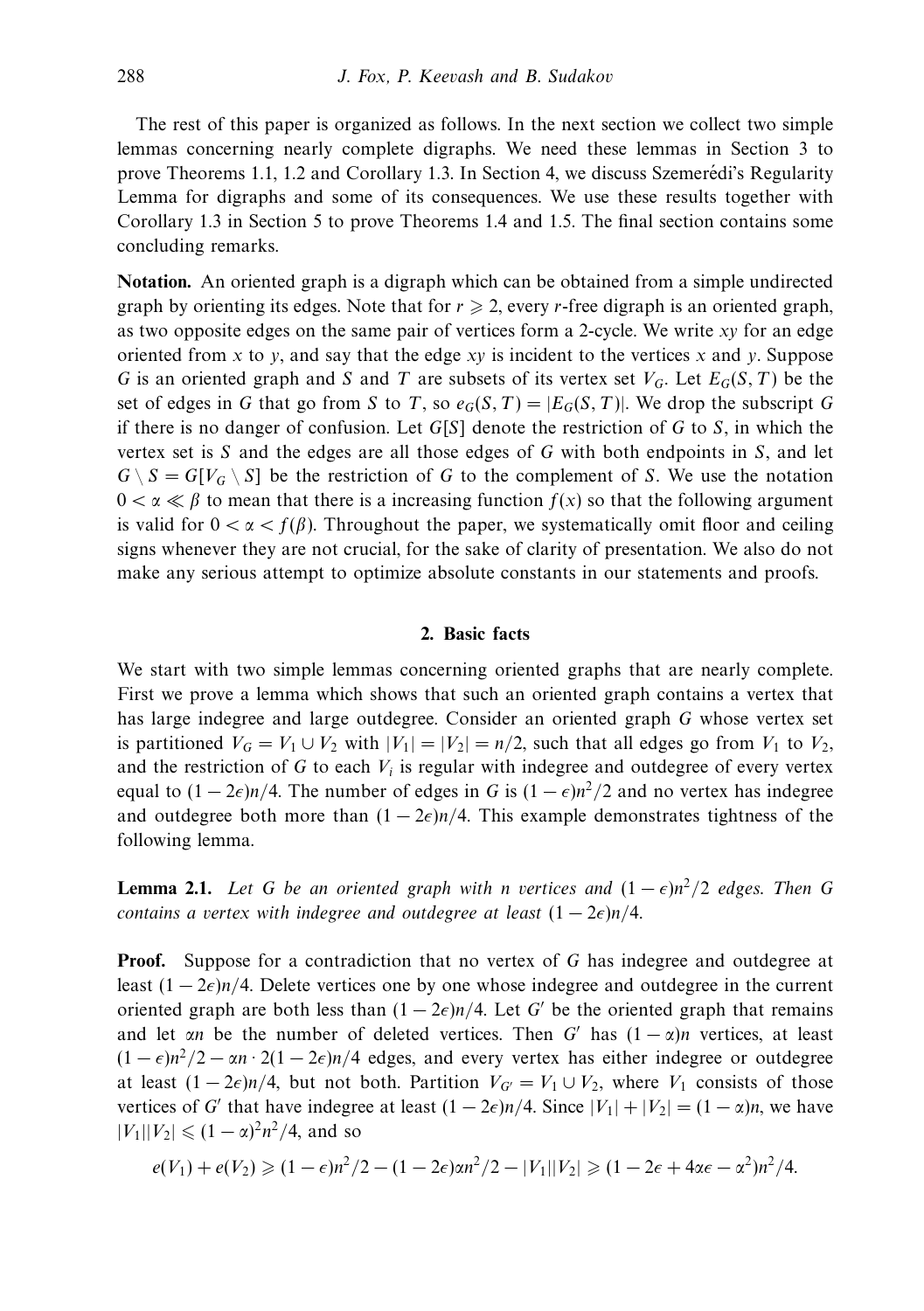We may assume without loss of generality that  $e(V_1)/e(V_2) \ge |V_1|/|V_2|$  (the other case can be treated similarly). In the first case,

$$
e(V_1) \geq \frac{|V_1|}{|V_1| + |V_2|} (e(V_1) + e(V_2))
$$
  
\n
$$
\geq \frac{|V_1|}{|V_1| + |V_2|} (1 - 2\epsilon + 4\alpha\epsilon - \alpha^2) \frac{n^2}{4}
$$
  
\n
$$
= |V_1| (1 - 2\epsilon + 4\alpha\epsilon - \alpha^2) \frac{n}{4(1 - \alpha)}.
$$

Then the average outdegree of a vertex in *V*<sub>1</sub> is at least  $(1 - 2\epsilon + 4\alpha\epsilon - \alpha^2)\frac{n}{4(1-\alpha)}$ . It is easy to check that as a function of  $\alpha$  this is increasing for  $\alpha \in [0, 1)$  and is therefore minimized when  $\alpha = 0$ . Therefore the average outdegree of a vertex in  $V_1$  is at least  $(1 - 2\epsilon)n/4$ . Now we can choose a vertex in  $V_1$  with outdegree at least the average, and then by definition of  $V_1$  it has both indegree and outdegree at least  $(1 - 2\epsilon)n/4$ , a contradiction.

We can use this lemma to find in a nearly complete oriented graph a vertex of very large total degree and reasonably large indegree and outdegree.

**Lemma 2.2.** Let G be an oriented graph with  $n \ge 20$  vertices and  $\gamma = \alpha n^2$  non-adjacent pairs, with α  $\leqslant1/16.$  Then  $G$  has a vertex  $v$  of total degree at least  $(1-4α)n$  and indegree and outdegree at least *n/*10.

**Proof.** Let V' be those vertices of G with total degree at least  $(1 - 4\alpha)n$ . Then there are at least  $|V \setminus V'|$  4*αn*/2 non-adjacent pairs with one or both vertices in  $V \setminus V'$ , so  $(n - |V'|)$ 2*αn*  $\le \gamma = \alpha n^2$ , *i.e.*,  $|V'| \ge n/2$ . Write  $|V'| = \omega n$ . The number of edges in the restriction  $G[V']$  of  $G$  to  $V'$  is at least

$$
{|V'|\choose 2} - (\gamma - |V \setminus V'|4\alpha n/2) = (1 - (4\omega - 2)\alpha/\omega^2 - 1/|V'|)|V'|^2/2.
$$

Applying Lemma 2.1 to  $G[V']$ , with  $\epsilon = (4\omega - 2)\alpha/\omega^2 + 1/|V'|$ , we find a vertex with indegree and outdegree at least

$$
(1 - 2\epsilon)|V'|/4 = (1/4 - (2\omega - 1)\alpha/\omega^2)\omega n - 1/2 \ge n/8 - 1/2 \ge n/10,
$$

where we use the fact that, for fixed  $\alpha \leq 1/16$ , the minimum of  $f(\omega) = \omega/4 + (1 - 2\omega)\alpha/\omega$ for  $\omega \in [1/2, 1]$  occurs at  $\omega = 1/2$ . Indeed, for  $\omega \ge 1/2$ ,  $f'(\omega) = 1/4 - \alpha/\omega^2 \ge 0$  and  $f(\omega)$ is an increasing function. П

#### **3. Finding short cycles**

We will prove Theorem 1.1 by proving that an *r*-free digraph cannot have large edge expansion. Recall that the edge expansion  $\mu(S)$  of a set *S* of vertices of a digraph *G* with cardinality  $|S| \leq |V_G|/2$  is defined to be

$$
\frac{1}{|S|}\min\left\{e(S, V_G\setminus S), e(V_G\setminus S,S)\right\},\
$$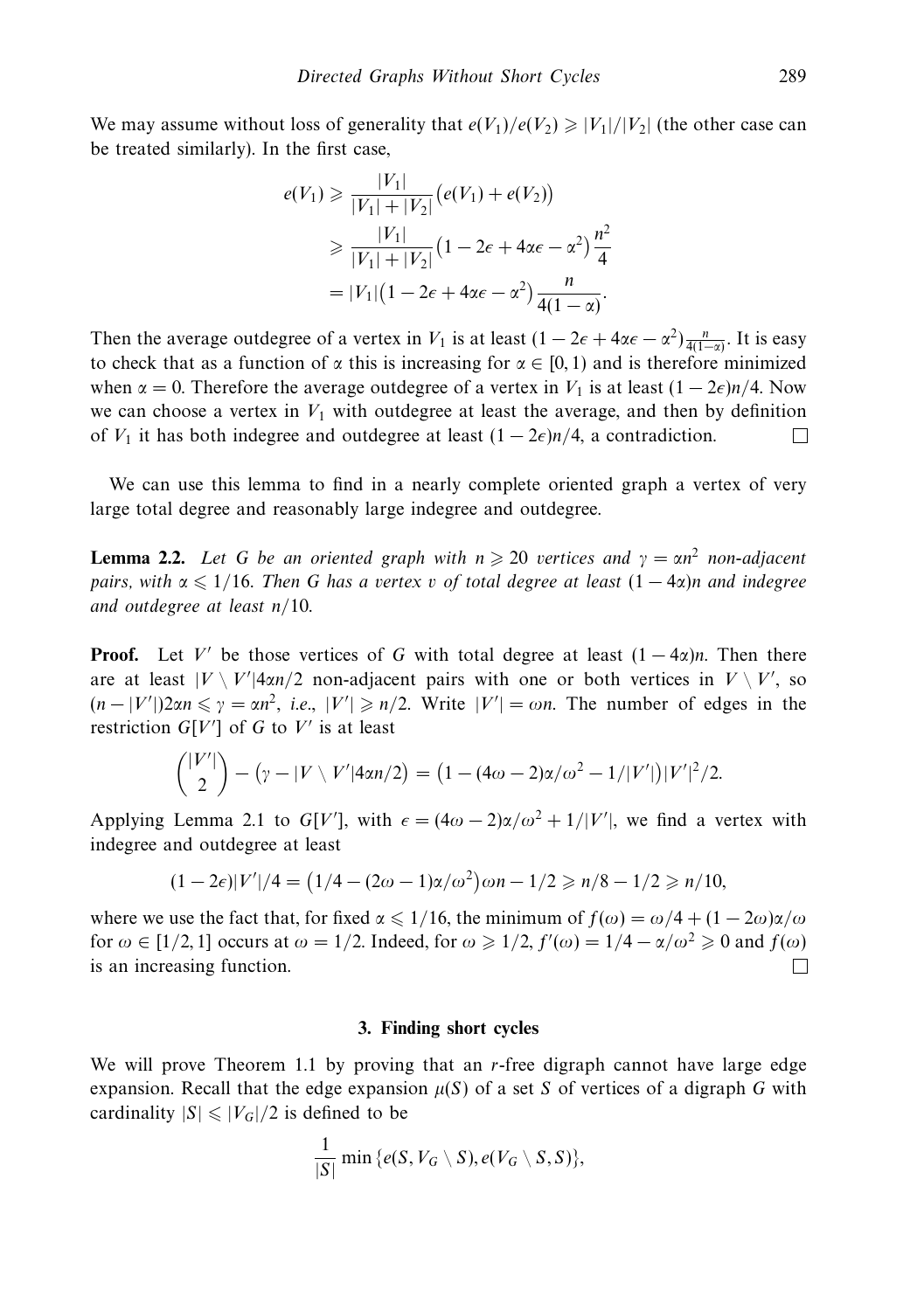and the edge expansion  $\mu = \mu(G)$  of *G* is the minimum of  $\mu(S)$  over all subsets  $S \subset V_G$ with  $|S| \leqslant |V_G|/2$ .

Consider a digraph *G* on *n* vertices and any vertex *v* of *G*. We say that a vertex *w* has outdistance *i* from *v* if the length of the shortest directed path from *v* to *w* is *i*. (*Indistance* is similarly defined.) Let  $N_i$  be the vertices at outdistance exactly *i* from *v* and let  $M_i = \bigcup_{j \leq i} N_i$  be the vertices at outdistance at most *i* from *v*. It follows from these definitions that any edge from  $M_i$  to  $V_G \setminus M_i$  is in fact an edge from  $N_i$  to  $N_{i+1}$ . We deduce that

$$
\mu(M_i)|M_i|\leqslant e(M_i,V_G\setminus M_i)=e(N_i,N_{i+1})\leqslant |N_i||N_{i+1}|.
$$

Then the arithmetic–geometric mean inequality gives

$$
|N_i| + |N_{i+1}| \geq 2\sqrt{\mu(M_i)|M_i|}.
$$
\n(3.1)

The first step of the proof of Theorem 1.1 is Theorem 1.2, which shows that large edge expansion implies short cycles, and moreover we can find a short cycle through any specified vertex.

**Proof of Theorem 1.2.** Let  $v$  be any vertex of  $G$ . As before, let  $N_i$  be the vertices of outdistance exactly *i* from *v* and let  $M_i$  be the vertices of outdistance at most *i* from *v*. Also, let  $a_i = (|N_i| + |N_{i+1}|)/\mu$  and  $b_i = \sum_{1 \leq j \leq i} a_j$ . Then  $b_{i-1}\mu = 2|M_i| - |N_1| - |N_i| \leq 2|M_i|$ , so dividing both sides of inequality (3.1) by  $\mu$  and using  $\mu(M_i) \ge \mu$  gives

$$
a_i = (|N_i| + |N_{i+1}|)/\mu \ge 2\sqrt{\frac{\mu(M_i)}{\mu}} \frac{|M_i|}{\mu} \ge 2\sqrt{|M_i|/\mu} \ge \sqrt{2b_{i-1}}.
$$

Adding *b<sub>i−1</sub>* to both sides, we have  $b_i \geq b_{i-1} + \sqrt{2b_{i-1}}$ . Note that  $b_1 = a_1 \geq |N_1|/\mu \geq 1$ , as otherwise  $|N_1| < \mu$ , and taking  $S = \{v\}$  we have  $\mu(S) \leq |N_1| < \mu$ , contradicting the definition of  $\mu$ . Now we prove by induction that  $b_i \geq \frac{2}{5}i^2$ . This is easy to check for  $i < 6$ using a calculator and  $b_1 \geq 1$ . For  $i \geq 6$ , the induction step is

$$
b_i \geq b_{i-1} + \sqrt{2b_{i-1}} \geq \frac{2}{5}(i-1)^2 + \sqrt{4/5}(i-1) \geq \frac{2}{5}i^2.
$$

Applying this with  $i = |r/2|$ , we have  $|M_i| \ge \mu b_{i-1}/2 \ge \mu (i-1)^2/5 > n/2$ , since  $\mu \ge$  $25n/r^2$  and  $r \ge 9$ . The same argument shows that there are more than  $n/2$  vertices at indistance at most *i* from *v*. Therefore there is a vertex at indistance and outdistance at most *i* from *v*, which gives a directed cycle through *v* of length at most *r*.  $\Box$ 

Next we deduce Corollary 1.3, which implies our main theorem in the case when *G* is not almost complete.

**Proof of Corollary 1.3.** We suppose that *G* is *r*-free and prove that  $\beta(G) \leq 25n^2/r^2$ .

First we deal with the case  $r \leq 10$ . In any linear ordering of the vertices of *G*, deleting the forward edges or the backwards edges makes the digraph acyclic. Since the number of edges in *G* is  $\binom{n}{2} - \gamma(G)$ , we have  $\beta(G) \le \frac{1}{2}(\binom{n}{2} - \gamma(G)) < n^2/4$ . Hence,  $\beta(G) < 25n^2/r^2$ if  $r \leqslant 10$ .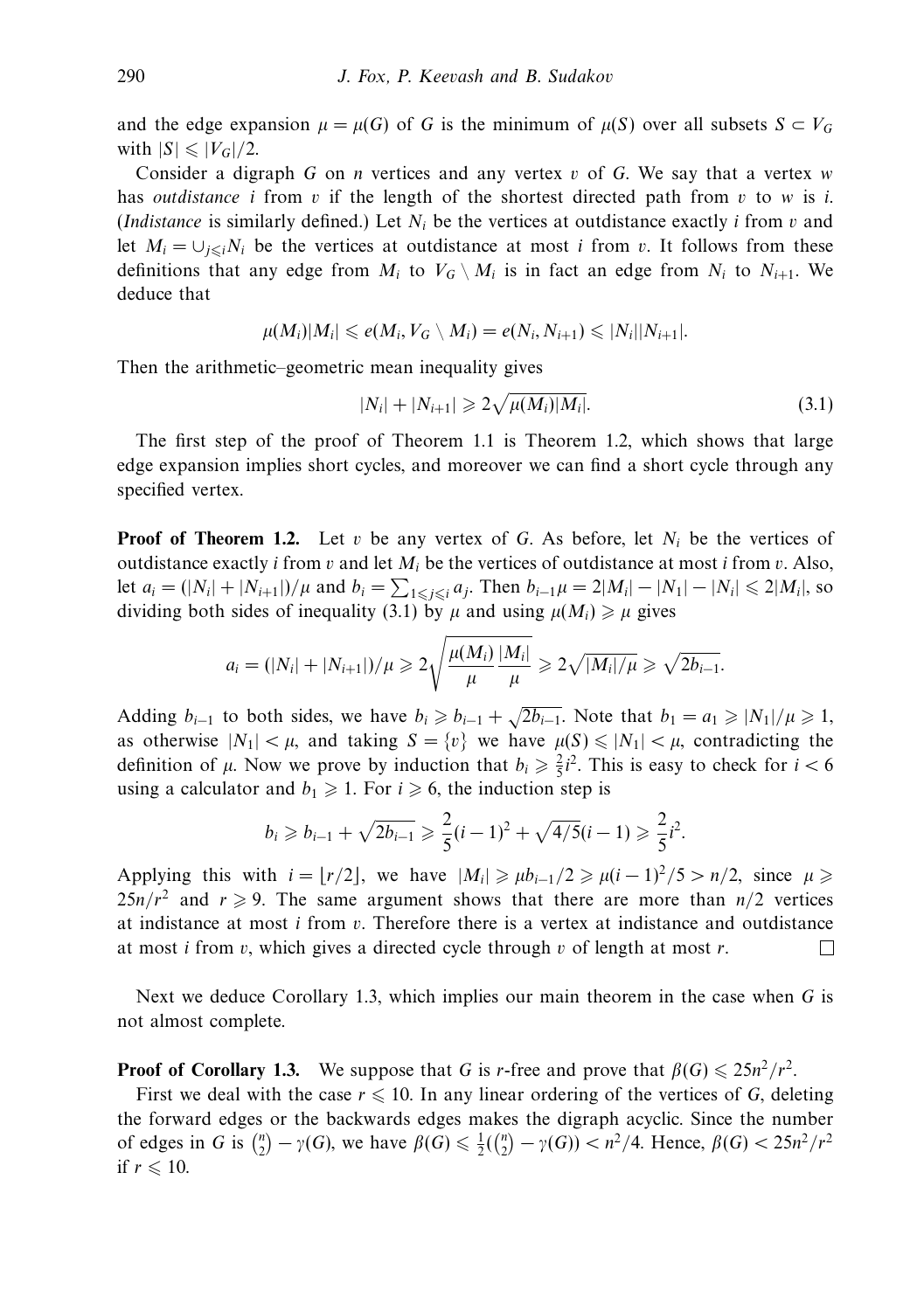Next, for  $r \geq 11$  we use induction on *n*. Note that if  $n \leq r$  then *G* is acyclic and  $\beta(G) = 0$ , so we can assume that  $n > r$ . By Theorem 1.2 and definition of  $μ$  we can find a set *S* with  $|S| = s \le n/2$  and  $\mu(S) = \mu < 25n/r^2$ . Note that a digraph formed by taking the disjoint union of two acyclic digraphs and adding some edges from the first acyclic digraph to the second acyclic digraph is acyclic. Therefore, using the inequality  $n \leq 2(n - s)$ , we obtain

$$
\beta(G) \leq \beta(G[S]) + \beta(G \setminus S) + \mu s \leq 25s^2/r^2 + 25(n-s)^2/r^2 + 25n/r^2 \cdot s \leq 25n^2/r^2.
$$

We need one more lemma before the proof of the main theorem, showing that an *r*-free oriented graph has a linear-sized subset *S* with small edge expansion.

**Lemma 3.1.** Suppose  $r \geq 15$ ,  $0 \leq \alpha \leq 1/16$  and G is an *r*-free oriented graph on  $n \geq 20$  $v$ ertices with  $γ = αn^2$  non-adjacent pairs. Then there exists  $S \subset V(G)$  with  $n/10 \leqslant |S| \leqslant n/2$  $and \mu(S) < 1500\alpha^2 n/r^2$ .

**Proof.** By Lemma 2.2 there is a vertex *v* of total degree at least  $(1 - 4\alpha)n$  and indegree and outdegree at least  $n/10$ . As before, let  $N_i$  be the vertices of outdistance exactly *i* from *v* and let  $M_i$  be the vertices of outdistance at most *i* from *v*. Since G is *r*-free there is no vertex at indistance and outdistance at most  $\left| r/2 \right|$  from *v*, so we can assume without loss of generality that  $|M_i| \le n/2$  for all  $i \le \lfloor r/2 \rfloor$ . Also, by choice of *v* we have  $|M_i| \geqslant |N_1| \geqslant n/10$ , so we are done if we have  $\mu(M_i) < 1500\alpha^2 n/r^2$  for some  $i \leqslant \lfloor r/2 \rfloor$ . Suppose for a contradiction that this is not the case. Then equation (3.1) gives

$$
|N_i| + |N_{i+1}| \geqslant 2\sqrt{1500\alpha^2 n/r^2 \cdot n/10} > 24\alpha n/r.
$$

Let  $s = \lceil \frac{r-5}{4} \rceil \geq r/6$ , so  $2s + 1 \leq r/2$ . The above inequality gives

$$
|M_{2s+1}|-|N_1|=(|N_2|+|N_3|)+\cdots+(|N_{2s}|+|N_{2s+1}|)>s\cdot 24\alpha n/r\geqslant 4\alpha n.
$$

Let  $I_1$  denote the inneighbourhood of *v*. By choice of *v* we have  $|I_1| + |N_1| \geq (1 - 4\alpha)n$ , and so  $|I_1| + |M_{2s+1}| > n$ , and hence there is a vertex in both  $I_1$  and  $M_{1+2s}$ . This gives a cycle of length at most  $2 + 2s \leq r$ , contradiction.  $\mathsf{L}$ 

**Proof of Theorem 1.1.** We use induction on *n* to prove that every *r*-free digraph *G* on *n* vertices satisfies

$$
\beta(G) \leqslant 800r^{-2}(\gamma(G) - \gamma(G)^2/n^2). \tag{3.2}
$$

Note that the right-hand side of (3.2) is at least  $400γ(G)/r^2$  and at most  $800γ(G)/r^2$  as  $0 \le \gamma(G) \le \binom{n}{2} \le n^2/2$ . We can assume that  $\gamma(G) < n^2/16$ , since otherwise we can apply Corollary 1.3 to get  $\beta(G) \leq 25n^2/r^2 \leq 400\gamma(G)/r^2$ . We can also assume that  $r \geq 21$ , as otherwise  $r \leq 20$ , and we can use the result of Chudnovsky, Seymour and Sullivan [7] that 3-free digraphs *G* satisfy  $\beta(G) \le \gamma(G) \le 400\gamma(G)/r^2$ . Then we can assume that  $n \ge 22$ , as otherwise  $n \le r$ , *G* is acyclic, and  $\beta(G) = 0$ .

Let *S* be the set given by Lemma 3.1,  $G_1 = G[S], G_2 = G \setminus S$  and  $n_i = |V(G_i)|, \gamma = \gamma(G)$ ,  $\gamma_i = \gamma(G_i)$  for  $i = 1, 2$ , so that  $n_1 + n_2 = n$  and  $\gamma_+ := \gamma_1 + \gamma_2 \leq \gamma$ . By choice of *S* we have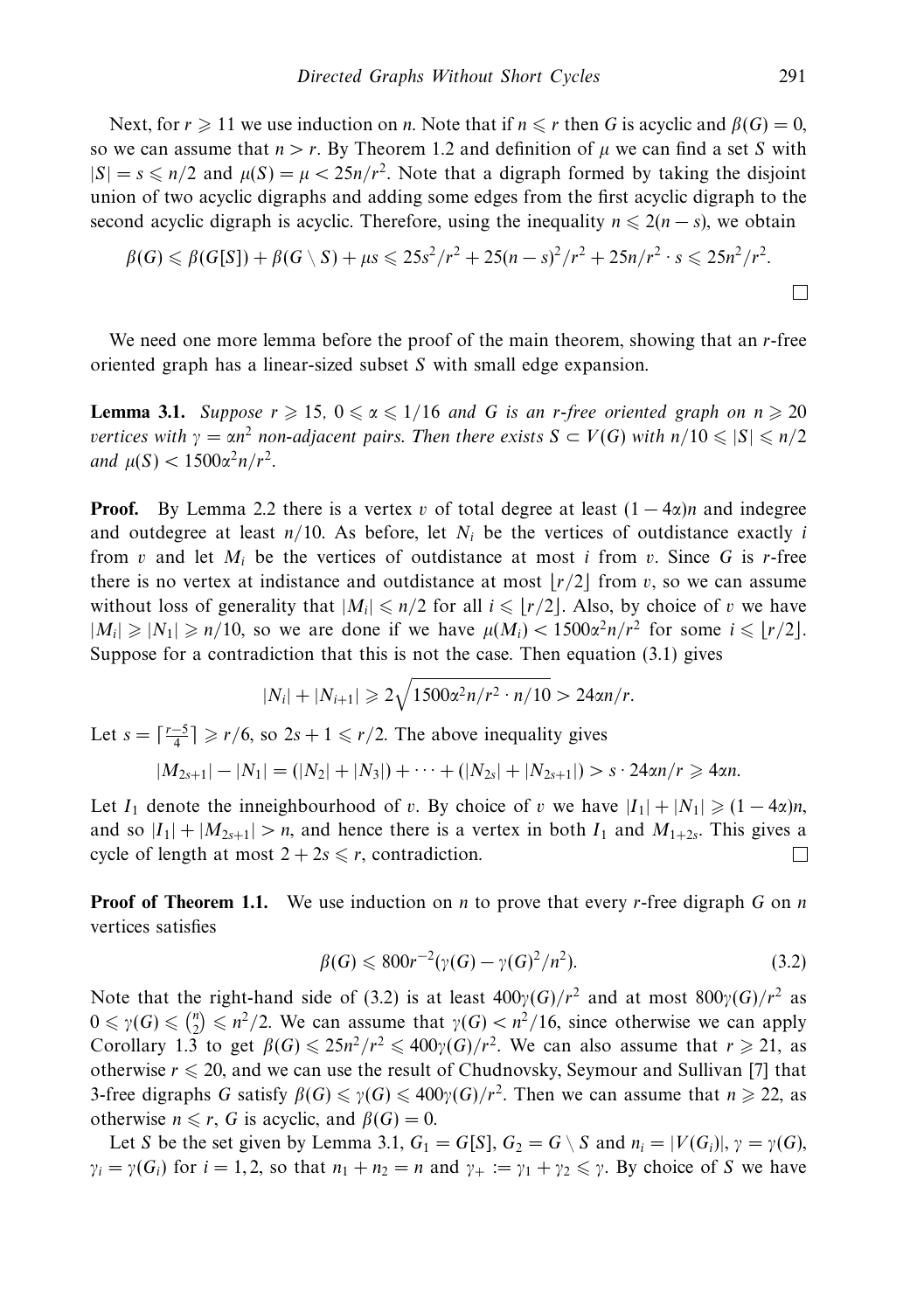$\mu(S)|S| < 1600\gamma^2 n_1/n^3 r^2$ . By deleting all edges from *S* to  $V_G \setminus S$  or all edges from  $V_G \setminus S$ to *S*, we get by the induction hypothesis that

$$
\beta(G) \leq \beta(G_1) + \beta(G_2) + \mu(S)|S| \leq 800r^{-2}(\gamma_1 - \gamma_1^2/n_1^2 + \gamma_2 - \gamma_2^2/n_2^2 + 2\gamma^2 n_1/n^3).
$$

Now the Cauchy–Schwarz inequality gives

$$
\gamma_+^2 = (n_1 \cdot \gamma_1/n_1 + n_2 \cdot \gamma_2/n_2)^2 \leq (n_1^2 + n_2^2)(\gamma_1^2/n_1^2 + \gamma_2^2/n_2^2),
$$

so we have

$$
\beta(G) \leq 800r^{-2}(\gamma_+ - \gamma_+^2/(n_1^2 + n_2^2) + 2\gamma^2 n_1/n^3) \leq 800r^{-2}(\gamma - \gamma^2/(n_1^2 + n_2^2) + 2\gamma^2 n_1/n^3).
$$

Here we used  $\gamma_+ \le \gamma < n^2/16$  and  $n_1^2 + n_2^2 \ge \frac{1}{2}(n_1 + n_2)^2 = n^2/2$ , which give the inequality

$$
\gamma - \frac{\gamma^2}{n_1^2 + n_2^2} - \gamma_+ + \frac{\gamma_+^2}{n_1^2 + n_2^2} = (\gamma - \gamma_+) \left( 1 - \frac{\gamma_+ + \gamma}{n_1^2 + n_2^2} \right) \geqslant 0.
$$

Now the desired bound on  $\beta(G)$  follows from the inequality  $\gamma^2/(n_1^2 + n_2^2) - 2\gamma^2 n_1/n^3 \geq 1$  $\gamma^2/n^2$ . Set  $n_1 = tn$ , where  $1/10 \le t \le 1/2$  by choice of *S*. It is required to show that  $f(t) =$  $\frac{1}{1+2t} - t^2 - (1-t)^2 \ge 0$ . By computing  $f'(t) = 2 - 4t - \frac{2}{(1+2t)^2}$  and  $f''(t) = \frac{8}{(1+2t)^3} - 4$ , we see that for  $t \ge 0$ ,  $f''$  is a decreasing function and  $f''(0) > 0 > f''(1/2)$ . Hence  $f'$  increases from  $f'(0) = 0$  to a maximum and then decreases to  $f'(1/2) < 0$ , being first non-negative until some  $t_0 < 1/2$  and then negative afterwards. Therefore, f increases from  $f(0) = 0$ to a maximum  $f(t_0)$  and then decreases to  $f(1/2) = 0$ , staying non-negative in the whole interval. This completes the proof.  $\Box$ 

#### **4. Regularity**

For our second topic in the paper we will use the machinery of Szemeredi's Regularity Lemma, which we will now describe. We will be quite brief, so for more details and motivation we refer the reader to the survey [9]. First we give some definitions. The density of a bipartite graph  $G = (A, B)$  with vertex classes A and B is defined to be  $d_G(A, B) :=$  $\frac{e_G(A,B)}{|A||B|}$ . We write  $d(A, B)$  if this is unambiguous. We also write  $d_G(x)$ , or simply  $d(x)$ , for the degree in *G* of a vertex *x*. Given  $\epsilon > 0$ , we say that *G* is  $\epsilon$ -regular if, for all subsets *X* ⊆ *A* and *Y* ⊆ *B* with  $|X| > \epsilon |A|$  and  $|Y| > \epsilon |B|$ , we have that  $|d(X, Y) - d(A, B)| < \epsilon$ . Given  $d \in [0, 1]$ , we say that G is  $(\epsilon, d)$ -super-regular if it is  $\epsilon$ -regular, and furthermore *d*<sub>*G*</sub>(*a*) ≥ (*d* −  $\epsilon$ )|*B*| for all *a* ∈ *A* and *d*<sub>*G*</sub>(*b*) ≥ (*d* −  $\epsilon$ )|*A*| for all *b* ∈ *B*. If *A* and *B* are disjoint vertex subsets of a digraph *G*, we say that the pair  $(A, B)_G$  is  $\epsilon$ -regular if the bipartite graph with vertex sets *A* and *B* and edge set  $E_G(A, B)$  is  $\epsilon$ -regular. Similarly, we say that  $(A, B)$ <sup>*G*</sup> is  $(\epsilon, d)$ -super-regular if the bipartite graph with vertex sets *A* and *B* and edge set  $E_G(A, B)$  is  $(\epsilon, d)$ -super-regular.

The Diregularity Lemma is a version of the Regularity Lemma for digraphs due to Alon and Shapira [2] (with a similar proof to the undirected version of Szemerédi).

**Lemma 4.1 (Diregularity Lemma).** For every  $\epsilon \in (0,1)$  and  $M' > 0$  there exist numbers *M* and  $n_0$  such that, if *G* is a digraph on  $n \geq n_0$  vertices, then there is a partition of the vertices of *G* into  $V_0, V_1, \ldots, V_k$  for some  $M' \leq k \leq M$  such that  $|V_0| \leq \epsilon n$ ,  $|V_1| = \cdots = |V_k|$ ,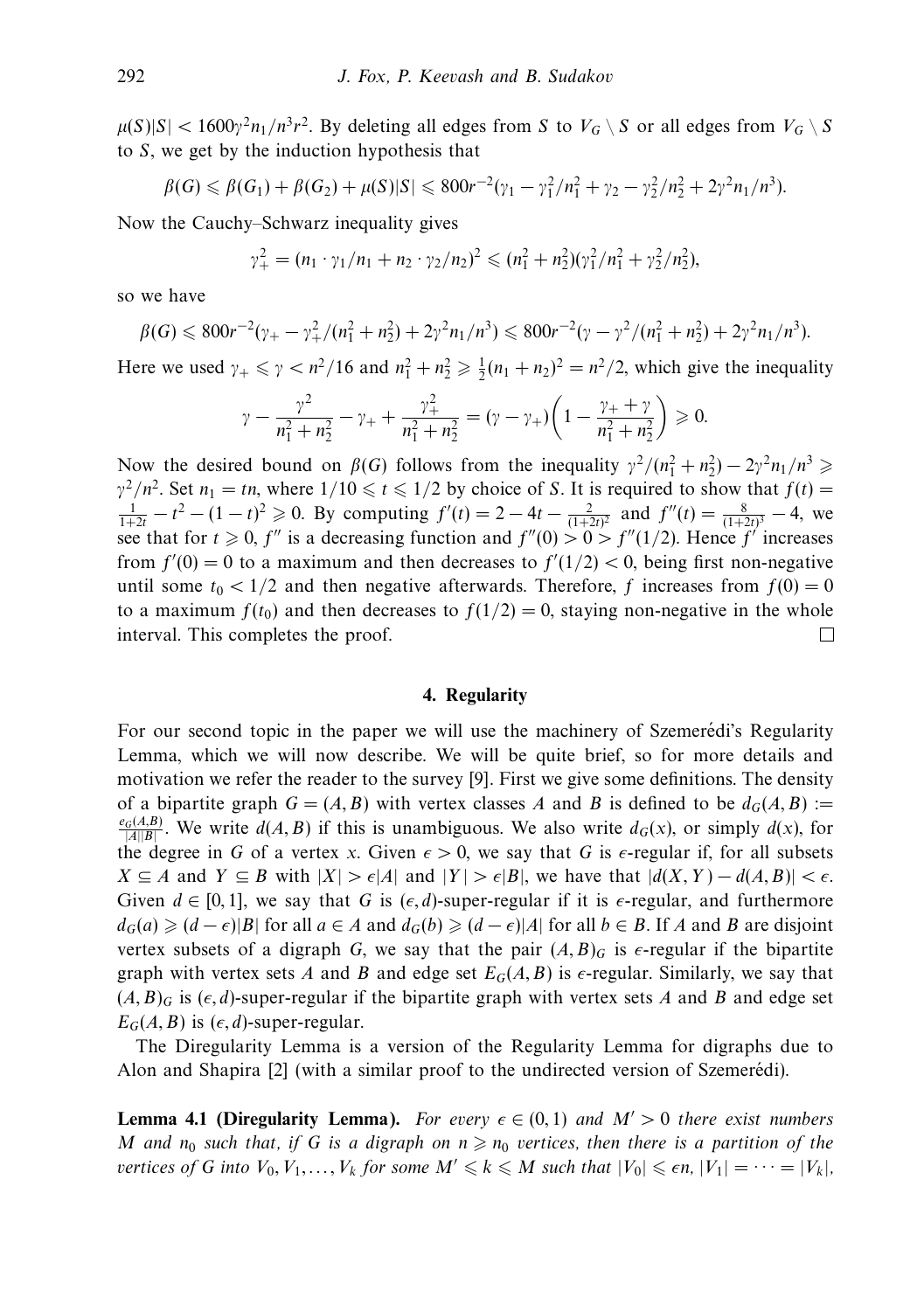and for all at but at most  $\epsilon k^2$  ordered pairs  $1 \leqslant i < j \leqslant k$  the underlying graph of  $E_G(V_i,V_j)$ is -regular.

Given  $0 \le d \le 1$  we define the reduced digraph *R* with parameters  $(\epsilon, d)$  to have vertex set  $[k] = \{1, \ldots, k\}$  and an edge *ij* if and only if the underlying graph of  $E_G(V_i, V_j)$  is  $\epsilon$ -regular with density at least *d*. Note that if  $\epsilon$  and *d* are small, *M'* is large, and *G* is a dense digraph, then most edges of *G* belong to pairs  $E_G(V_i, V_j)$  for some edge  $ij \in R$ . Indeed, the exceptions are at most  $\epsilon n^2$  edges incident to  $V_0$ , at most  $n^2/M'$  edges lying within some  $V_i$ , at most  $\epsilon n^2$  edges belonging to pairs  $E_G(V_i, V_j)$  that are not  $\epsilon$ -regular, and at most  $dn^2$  edges belonging to  $E_G(V_i, V_j)$  of density less than d: this gives a total less than  $2dn^2$  if, say,  $1/M' < \epsilon \ll d$ . We also need the following path lemma.

**Lemma 4.2.** For every  $0 < d < 1$  there exists  $\epsilon_0 > 0$  such that the following holds for  $0 <$  $\epsilon < \epsilon_0$ . Let *p,n be positive integers with*  $p \geqslant 4$ *, let*  $U_1, \ldots, U_p$  *be pairwise disjoint sets of size n, and suppose G is a digraph on*  $U_1 \cup \cdots \cup U_p$  such that each  $(U_i, U_{i+1})_G$  is  $(\epsilon, d)$ -superregular. (Here,  $U_{p+1} := U_1$ .) Take any  $x \in U_1$  and any  $y \in U_p$ . Then, for any  $1 \leqslant \ell \leqslant n$ there is a path P in G of length  $p\ell$ , starting with x and ending with y, in which, for every *vertex*  $v \in U_i$ , the successor of *v* on *P* lies in  $U_{i+1}$ .

This lemma can be easily deduced from the Blow-up Lemma of Komlós, Sarközy and Szemeredi (despite  $p$  being arbitrary), as shown in [6]. For the sake of completeness and the convenience of the reader we include the proof here. In fact, for our purposes it is sufficient to apply the result with  $1 \leqslant \ell \leqslant (1 - \epsilon)n$ ; in that case it is not too hard to prove it directly with a random embedding procedure, but we omit the details. Note also that by applying the lemma when  $yx$  is an edge we can obtain a directed cycle of length  $p\ell$ for any  $1 \leqslant \ell \leqslant n$ .

The requirement that  $p \ge 4$  in Lemma 4.2 is necessary. Indeed, if  $p = 2$  or  $p = 3$ , there may not be a path of length *p* from *x* to *y*. It is not difficult to show using Lemma 4.2 that, even in this case, we can find a path from *x* to *y* of length  $p\ell$  for all  $2 \leq \ell \leq n$ . It is even easier to show that we can greedily find such paths for all  $2 \leq \ell \leq dn/2$ , and since this will be sufficient for our purposes, we do so now. In the following argument, if *i* does not satisfy  $1 \leq i \leq p$ , then we define  $U_i := U_j$  with  $1 \leq j \leq p$  and  $i \equiv j \pmod{p}$ . Since each pair  $(U_i, U_{i+1})_G$  is  $(\epsilon, d)$ -super-regular, each vertex in  $U_i$  has at least  $(d - \epsilon)n$ outneighbours in  $U_{i+1}$ , and we can greedily find a path  $P' = v_1 \cdots v_{p\ell-3}$  with starting point  $v_1 = x$  and with each  $v_i$  in  $U_i$ , as each such path only contains at most  $\ell \leq d/n/2$  vertices in each *U<sub>i</sub>*. Let *X* be the outneighbours of  $v_{p\ell-3}$  in  $U_{p-2} \setminus P'$  and let *Y* be the inneighbours of *y* in  $U_{p-1} \setminus P'$ , so  $|X| \geqslant (d - \epsilon)n - \ell \geqslant (\frac{d}{2} - \epsilon)n \geqslant \epsilon n$  and similarly  $|Y| \geqslant \epsilon n$ . Since the pair  $(U_{p-2}, U_{p-1})_G$  is  $(\epsilon, d)$ -super-regular, then there is at least one edge  $(v_{p\ell-2}, v_{p\ell-1})$  from *X* to *Y* and  $v_1 \cdots v_{p\ell}$  for which  $v_{p\ell} = y$  is the desired path *P* from *x* to *y* of length  $p\ell$ .

We start the proof of Lemma 4.2 by recalling the Blow-up Lemma of Komlós, Sárközy and Szemerédi [8].

**Lemma 4.3.** Given a graph R of order k and parameters  $d, \Delta > 0$ , there exists an  $\eta_0 =$  $\eta_0(d, \Delta, k) > 0$  such that whenever  $0 < \eta \leqslant \eta_0$ , the following holds. Let  $V_1, \ldots, V_k$  be disjoint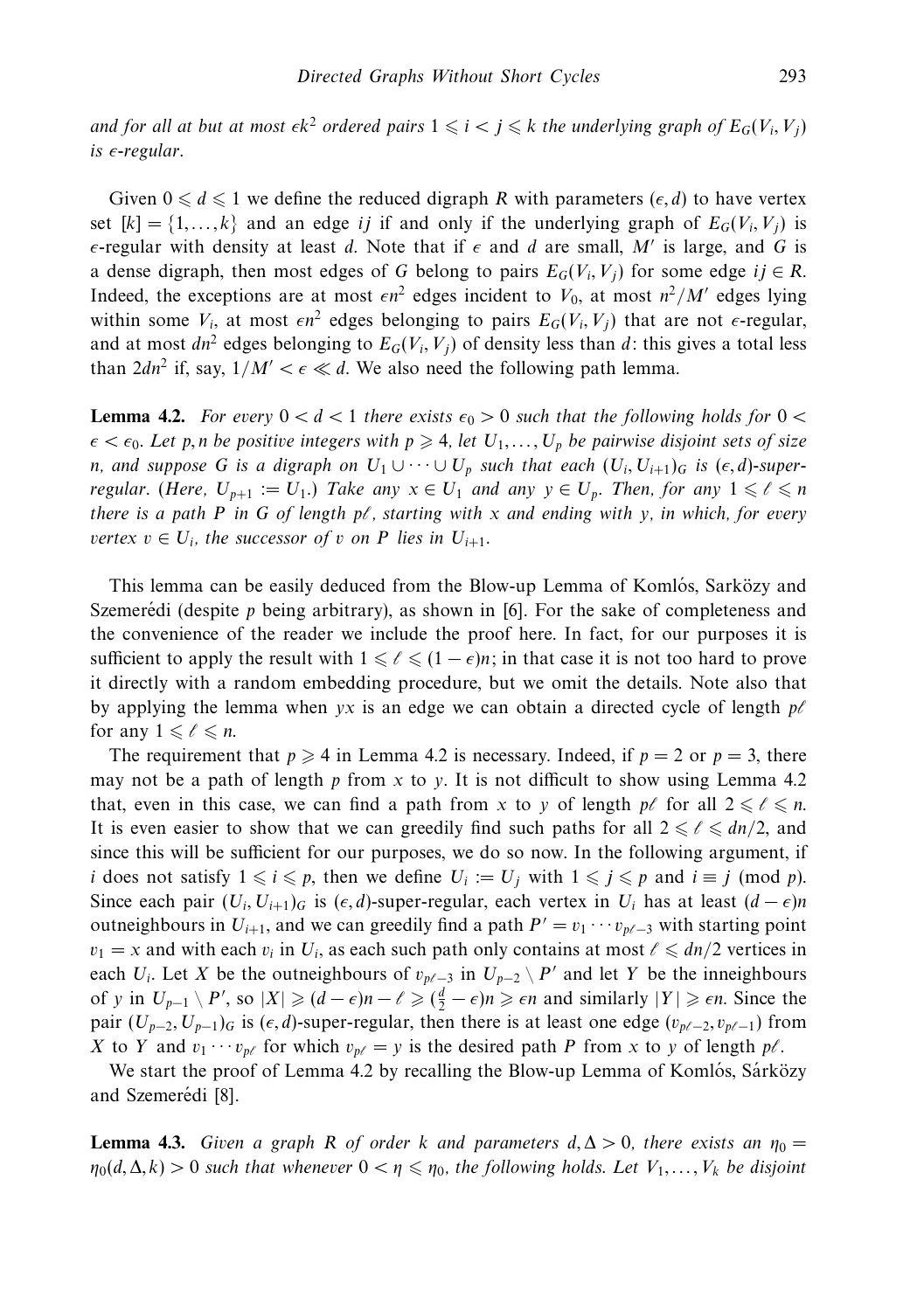sets and let  $R^*$  be the graph on  $V_1 \cup \cdots \cup V_k$  obtained by replacing each edge *ij* of  $R$  by the complete bipartite graph between  $V_i$  and  $V_j$ . Let G be a spanning subgraph of  $R^*$  such that, for each edge *ij* of R, the bipartite subgraph of G consisting of all edges between  $V_i$  and  $V_j$ is (*η, d*)-super-regular. Then *G* contains a copy of every subgraph *H* of *R*<sup>∗</sup> with maximum  $\deg$ ree  $\Delta(H) \leqslant \Delta$ . Moreover, this copy of  $H$  in  $G$  maps the vertices of  $H$  to the same sets *V<sub>i</sub>* as the copy of *H* in  $R^*$ , i.e., if  $h \in V(H)$  is mapped to *V<sub>i</sub>* by the copy of *H* in  $R^*$ , then it is also mapped to  $V_i$  by the copy of  $H$  in  $G$ .

From the Blow-up Lemma, we can quickly deduce the following lemma.

**Lemma 4.4.** For every  $0 < d < 1$  there exists  $\epsilon_0 > 0$  such that the following holds for  $0 <$  $\epsilon < \epsilon_0$ . Suppose  $p \geqslant 4$ , let  $U_1, \ldots, U_p$  be pairwise disjoint sets of size *n*, for some *n*, and suppose *G* is a graph on  $U_1 \cup \cdots \cup U_p$  such that each pair  $(U_i, U_{i+1})$ ,  $1 \leq i \leq p-1$  is  $(\epsilon, d)$ super-regular. Let  $f: U_1 \to U_p$  be any bijective map. Then there are *n* vertex-disjoint paths from  $U_1$  to  $U_p$  such that, for every  $x \in U_1$ , the path starting from  $x$  ends at  $f(x) \in U_p$ .

**Proof.** Choose a sequence  $1 = i_1 < i_2 < \cdots < i_t = p$  such that  $3 \leq i_j - i_{j-1} \leq 5$  for  $2 \leq i_j$ *j* ≤ *t*. Let *f<sub>j</sub>* : *U*<sub>*i*<sub>j</sub>-1</sub> → *U*<sub>*i*</sub> be any bijective maps with *f* = *f<sub>t</sub>* ∘ · · · ○ *f*<sub>2</sub>. Let *G<sub>j</sub>* be the graph obtained from the restriction of *G* to  $U_{i_{i-1}} \cup U_{i_{i-1}+1} \cup \cdots \cup U_{i_j}$  by identifying each vertex  $x \in U_{i_{i-1}}$  with  $f_i(x) \in U_i$ . By Lemma 4.3 we can find *n* vertex-disjoint cycles in  $G_j$  of length  $i_j - i_{j-1}$ , provided that  $\epsilon_0 < \eta(d, 2, i_j - i_{j-1})$ , which only depends on *d* as  $i_j - i_{j-1} \leqslant 5$ . These *n* cycles correspond to *n* vertex-disjoint paths in *G* from  $U_{i_{j-1}}$ to  $U_{i_j}$ , such that, for every  $x \in U_{i_{j-1}}$ , the path starting from *x* ends at  $f_j(x) \in U_{i_j}$ . By concatenating these paths, we get the desired *n* vertex-disjoint paths from  $U_1$  to  $U_p$  so that, for every  $x \in U_1$ , the path starting from x ends at  $f(x) \in U_p$ . П

Now we give the proof of Lemma 4.2.

**Proof of Lemma 4.2.** Suppose *G* is a digraph on  $U_1 \cup \cdots \cup U_p$ , where  $|U_i| = n, 1 \leq i \leq p$ , such that each  $(U_i, U_{i+1})_G$  is  $(\epsilon, d)$ -super-regular, with  $\epsilon < \epsilon_0$  given by Lemma 4.4. Suppose also  $x \in U_1$ ,  $y \in U_p$  and  $1 \leq \ell \leq n$ . We need to find a path *P* of length  $p\ell$  from *x* to *y*. First we apply the Blow-up Lemma to find a perfect matching from  $U_p \setminus y$  to  $U_1 \setminus x$ . We label *U*<sub>1</sub> as  $\{x_1, \ldots, x_n\}$  and *U<sub>p</sub>* as  $\{y_1, \ldots, y_n\}$  with  $x_1 = x$  and  $y_1 = y$ , so that the matching edges go from  $y_i$  to  $x_i$  for  $2 \leq i \leq n$ . Then we apply Lemma 4.4 to find *n* vertex-disjoint paths from  $U_1$  to  $U_p$  so that the path  $P_i$  starting at  $x_i$  ends at  $y_{i+1}$  for  $1 \leq i \leq l-1$  and the path  $P_\ell$  starting at  $x_\ell$  ends at  $y_1 = y$  (the other paths can be arbitrary). Now our required path *P* is  $x_1P_1y_2x_2P_2y_3 \cdots x_\ell P_\ell y_1$ .  $\Box$ 

We finish the section with two simple lemmas concerning super-regularity. The first lemma tells us that large induced subgraphs of super-regular bipartite graphs are also super-regular.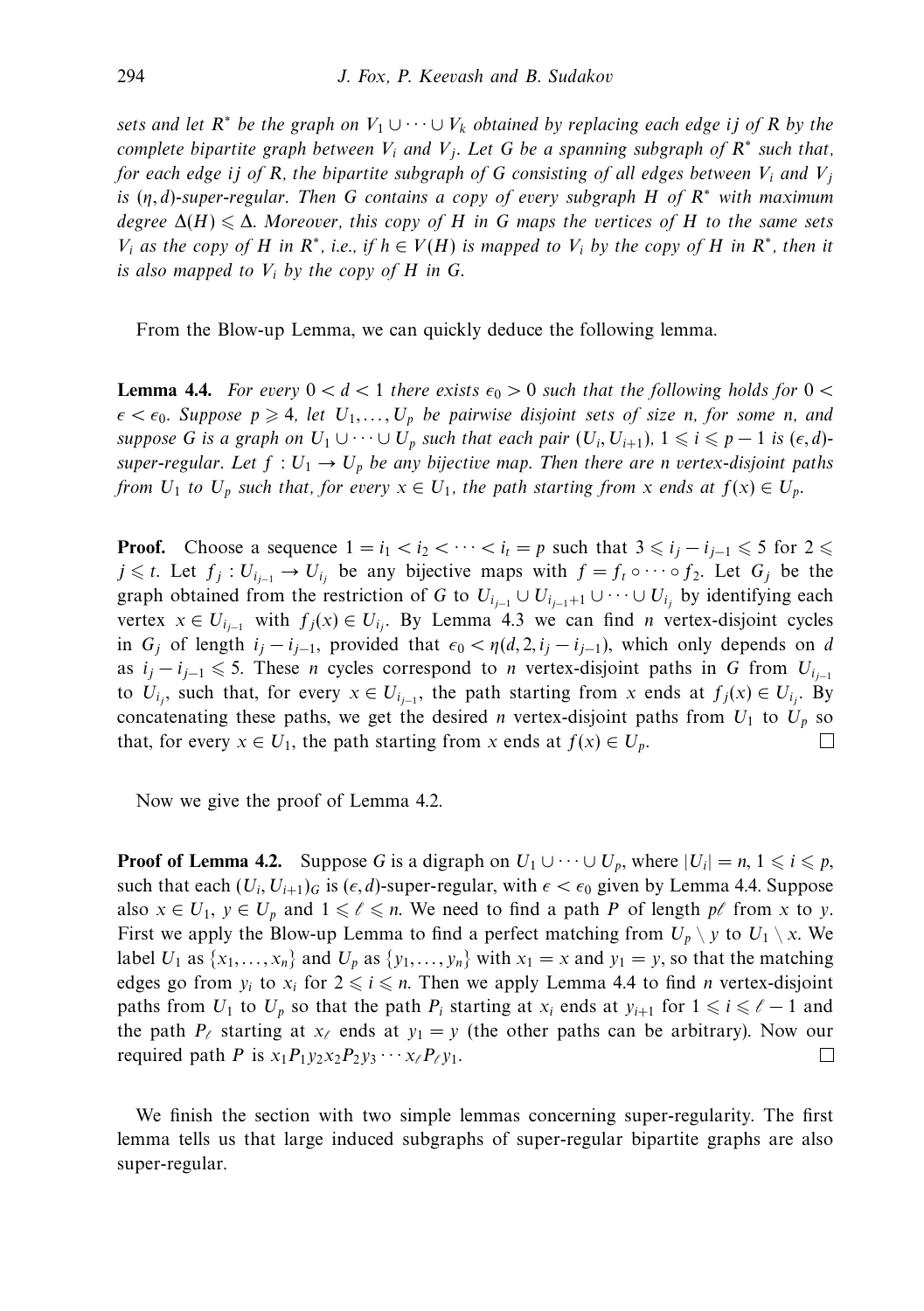**Lemma 4.5.** Let *G* be a bipartite graph with parts *A* and *B* that is ( *, d*)-super-regular,  $\epsilon$  < 1/2  $\leq$   $\alpha$  < 1, *A*'  $\subset$  *A* and *B'*  $\subset$  *B* with  $|A'|/|A|, |B'|/|B| \geq \alpha$ , and let *G'* be the induced  $\mathcal{L}$  subgraph of *G* with parts *A'* and *B'*. Then *G'* is  $(2\epsilon, d - 1 + \alpha)$ -super-regular.

**Proof.** Super-regularity of *G* implies that each vertex  $a \in A' \subset A$  satisfies  $d_G(a) \geq d \epsilon$ )|*B*|. Hence,

$$
d_{G'}(a) \geq d_G(a) - (|B| - |B'|) \geq (d - \epsilon)|B| - (|B| - |B'|)
$$
  
\n
$$
\geq (d - (1 - \alpha) - \epsilon)|B| \geq (d - (1 - \alpha) - \epsilon)|B'|.
$$

Likewise, each vertex  $b \in B'$  satisfies  $d_{G'}(b) \geq (d - (1 - \alpha) - \epsilon)|B'|$ .

Let  $X \subset A'$  and  $Y \subset B'$  with  $|X| > 2\epsilon |A'|$  and  $|Y| > 2\epsilon |B'|$ . Since  $1/2 \le \alpha \le |A'|/|A|$ ,  $|B'|/|B|$  we have  $|X| > \epsilon |A|$  and  $|Y| > \epsilon |B|$ . Now the pair  $(A, B)_G$  is  $\epsilon$ -regular, so  $|d(X, Y) - d(X)|$  $d(A, B)| < \epsilon$ , and the triangle inequality gives

$$
|d(X,Y) - d(A',B')| \leq |d(X,Y) - d(A,B)| + |d(A,B) - d(A',B')| < 2\epsilon.
$$

Hence, *G'* is  $(2\epsilon, d - 1 + \alpha)$ -super-regular.

For any bounded degree subgraph *H* of a reduced graph *R*, the next lemma allows us to make the pairs  $(V_i, V_j)$ <sup>G</sup> corresponding to edges *ij* of *H* super-regular by deleting a few vertices from each *Vi*.

**Lemma 4.6.** Suppose R is the reduced digraph with parameters  $(\epsilon, d)$  of a Szemerédi partition  $V_G = V_0 ∪ V_1 ∪ ⋯ ∪ V_k$  of a digraph *G* and *H* is a subdigraph of *R* with maximum total degree at most  $\Delta$ , where  $\Delta \leq \frac{1}{2\epsilon}$ . Then, for each *i*,  $1 \leq i \leq k$ , there exists  $U_i \subset V_i$  with  $|U_i| = (1 - \Delta \epsilon)|V_i|$  such that, for each edge *ij* of *H*, the pair  $(U_i, U_j)$ <sub>G</sub> is  $(2\epsilon, d - \Delta \epsilon)$ -superregular.

**Proof.** For each edge *ij* of *H*, delete all vertices in *V<sub>i</sub>* with fewer than  $(d - \epsilon)|V_j|$ outneighbours in *V<sub>j</sub>* and all vertices in *V<sub>j</sub>* with fewer than  $(d - \epsilon)|V_i|$  inneighbours in  $V_i$ . For each edge *ij* of *H*, fewer than  $\epsilon |V_i|$  elements are deleted from  $V_i$  and fewer than  $\epsilon$ <sup>*|V<sub>j</sub>*| elements are deleted from *V<sub>j</sub>*. Indeed, if the subset *S* ⊂ *V<sub>i</sub>* of vertices with fewer</sup> than  $(d - \epsilon)|V_j|$  outneighbours in  $V_j$  has cardinality  $|S| \geq \epsilon|V_i|$ , then  $d_G(S, V_j) < d - \epsilon$ , in contradiction to *ij* being an edge of the reduced graph *R*. Likewise, at most  $\epsilon |V_j|$ elements are deleted from *Vj* for each edge *ij*. Hence, in total, at most Δ|*Vi*| vertices are deleted from each  $V_i$ . Delete further vertices from each  $V_i$  until the resulting subset  $U_i$  has cardinality  $(1 - \Delta \epsilon)|V_i|$ . For each edge *ij* of *H*, each vertex in *U<sub>i</sub>* has at least  $(d - \epsilon)|V_j|$ outneighbours in  $V_i$  and hence at least

$$
(d - \epsilon)|V_j| - (|V_j| - |U_j|) = (d - (\Delta + 1)\epsilon)|V_j| \geq (d - (\Delta + 1)\epsilon)|U_j|
$$

outneighbours in  $U_i$ . Similarly, for each edge *ij* of *H*, each vertex in  $V_i$  has at least  $(d - (\Delta + 1)\epsilon)|U_i|$  inneighbours in  $U_i$ . Letting  $\alpha = |U_i|/|V_i| = 1 - \Delta\epsilon$ , we have  $\alpha \geq 1/2$ . For each edge *ij* of *H*, since  $(V_i, V_j)_G$  is  $\epsilon$ -regular, Lemma 4.5 implies that  $(U_i, U_j)_G$  is 2 $\epsilon$ -regular and hence is  $(2\epsilon, d - \Delta \epsilon)$ -super-regular.  $\Box$ 

 $\Box$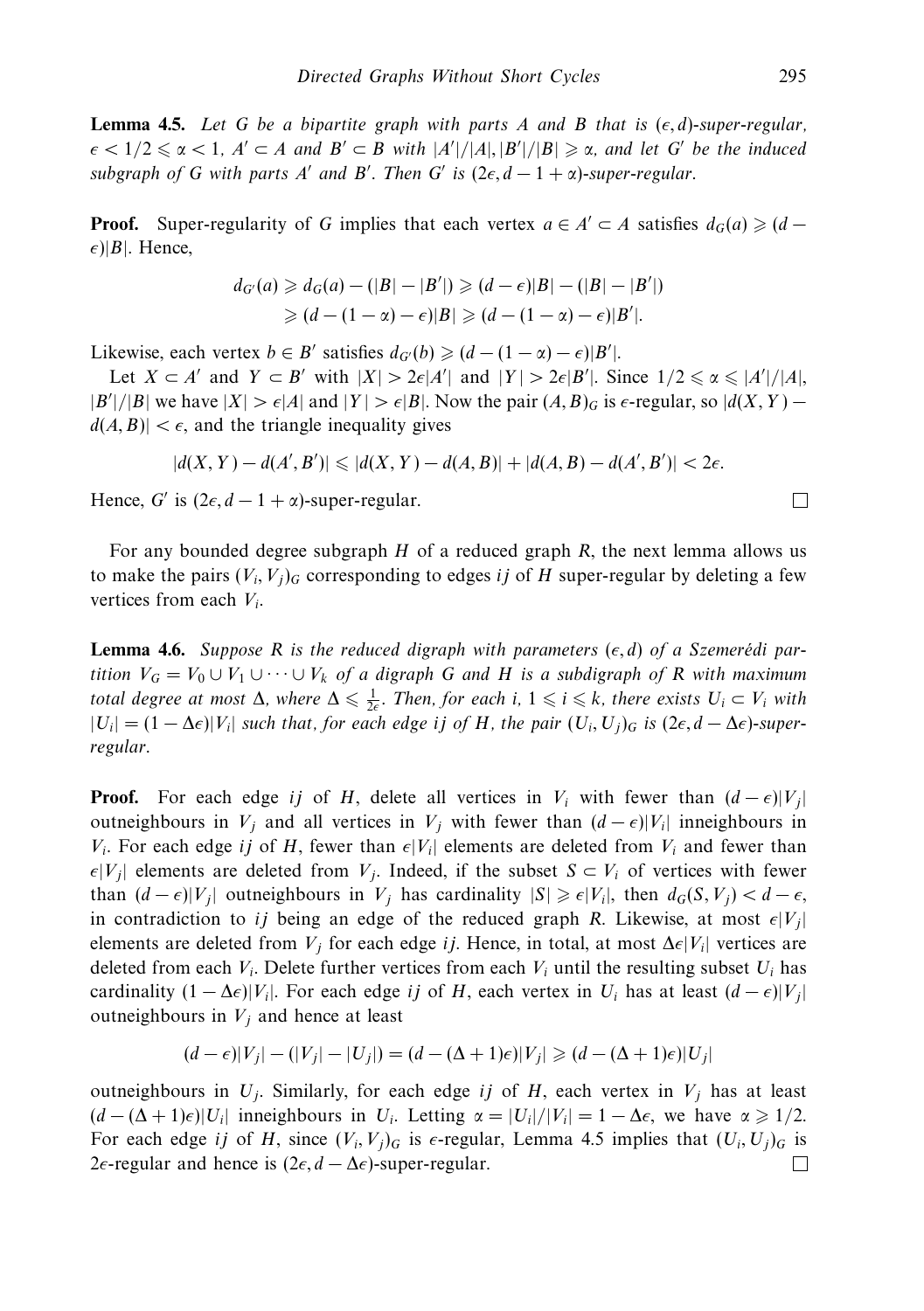## **5. Cycles of almost given length**

Now we will apply the Regularity Lemma and Corollary 1.3 to answer the question of Yuster mentioned in the Introduction.

**Proof of Theorem 1.4.** Choose parameters  $0 < 1/n_0 \ll 1/M \ll \epsilon \ll d \ll \delta, \theta$  and  $M' =$  $\epsilon^{-1}$ . Suppose *G* is a digraph on  $n \ge n_0$  vertices with  $\beta(G) \ge \theta n^2$ . Note that  $\theta < 1/2$  as in any linear ordering of the vertices of *G*, deleting all the forward edges or all the backward edges yields an acyclic digraph. Apply Lemma 4.1 to obtain a partition of the vertices of *G* into  $V_0, V_1, \ldots, V_k$  for some  $M' \leq k \leq M$  and let *R* be the reduced digraph on [*k*] with parameters  $(\epsilon, d)$ . As noted in the previous section, there are at most  $2dn^2$  edges of *G* that do not belong to  $E_G(V_i, V_j)$  for some edge  $ij \in R$ . We can make *G* acyclic by deleting these edges and at most  $\beta(R)(n/k)^2$  edges corresponding to edges of *R*, so we must have  $\beta(R) \geqslant (\theta - 2d)k^2$ . Let  $S_1, \ldots, S_g$  be the strong components of R and suppose  $\beta(S_i) = \theta_i |S_i|^2$ . Then

$$
\sum_{i=1}^{g} |S_i| = k \text{ and } \sum_{i=1}^{g} \theta_i |S_i|^2 = \sum_{i=1}^{g} \beta(S_i) = \beta(R) \geq (\theta - 2d)k^2.
$$

It follows that we can choose some  $S_j$  with  $\theta_j|S_j| \geq (\theta - 2d)k$  (otherwise we would have  $\sum_{i=1}^{g} \theta_i |S_i|^2 < (\theta - 2d)k \sum |S_i| = (\theta - 2d)k^2$ .

Next we restrict our attention to  $S_i$  and repeatedly delete any vertex with outdegree less than  $\theta_j|S_j|$  in  $S_j$ . We must arrive at some digraph  $R_0$  on  $k_0 \leq |S_j|$  vertices with minimum outdegree at least  $\theta_j |S_j| \geq (\theta - 2d)k$  and  $\beta(R_0) \geq \theta_j |S_j| k_0$ . Indeed, otherwise we could make *S<sub>j</sub>* acyclic by deleting fewer than  $\theta_j|S_j|k_0 + (|S_j| - k_0)\theta_j|S_j| = \theta_j|S_j|^2$  edges, which is impossible. Let  $C = c_1 \cdots c_p$  be a directed cycle in  $R_0$  of length  $p \geq (\theta - 2d)k$ . It can be found by considering a longest directed path and using the fact that the end of the path has at least  $(\theta - 2d)$ *k* outneighbours, which all lie on the path. Recall that

$$
\beta(S_j) = \theta_j |S_j|^2 \geqslant (\theta - 2d)k|S_j| \geqslant (\theta - 2d)|S_j|^2.
$$

By Corollary 1.3, if  $S_j$  is *r*-free, then  $(\theta - 2d)|S_j|^2 \le \beta(S_j) \le 25|S_j|^2/r^2$ , so

$$
r \leqslant 5(\theta - 2d)^{-1/2} < (5 + \delta)\theta^{-1/2},
$$

where we use  $d \ll \delta$ ,  $\theta$ . Therefore, there is a directed cycle  $C' = c'_1 \cdots c'_r$  in  $S_j$  of length *r* for some  $2 \le r \le (5 + \delta)\theta^{-1/2}$  (which may intersect *C* in an arbitrary fashion). Also, by strong connectivity of  $S_j$  we can find a directed path  $Q_1$  from  $c_p$  to  $c'_r$  and a directed path  $Q_2$  from  $c'_r$  to  $c_1$ . Suppose that the lengths of these paths are  $q_1$  and  $q_2$ , respectively. We note that  $q_1, q_2 \leq k$ .

Let *H* denote the digraph with vertex set  $V_{S_i}$  and edge set  $E_C \cup E_{C'} \cup E_{O_1} \cup E_{O_2}$ . Note that the maximum total degree of *H* is at most 8, as each path and cycle has maximum total degree at most 2. By Lemma 4.6, for each vertex *i* of  $S_i$  there exists  $U_i \subset V_i$  with  $|U_i|$  = (1 − 8 $\epsilon$ )| $V_i$ | such that, for each edge *ij* of *H*, the pair  $(U_i, U_j)_G$  is (2 $\epsilon$ , *d* − 8 $\epsilon$ )-superregular.

Suppose  $0 \le m \le (1 - \delta)\theta n$  is given. We give separate arguments depending on whether the cycles we seek in *G* are short or long. First consider the case  $m < 3k$ . Choose  $\ell$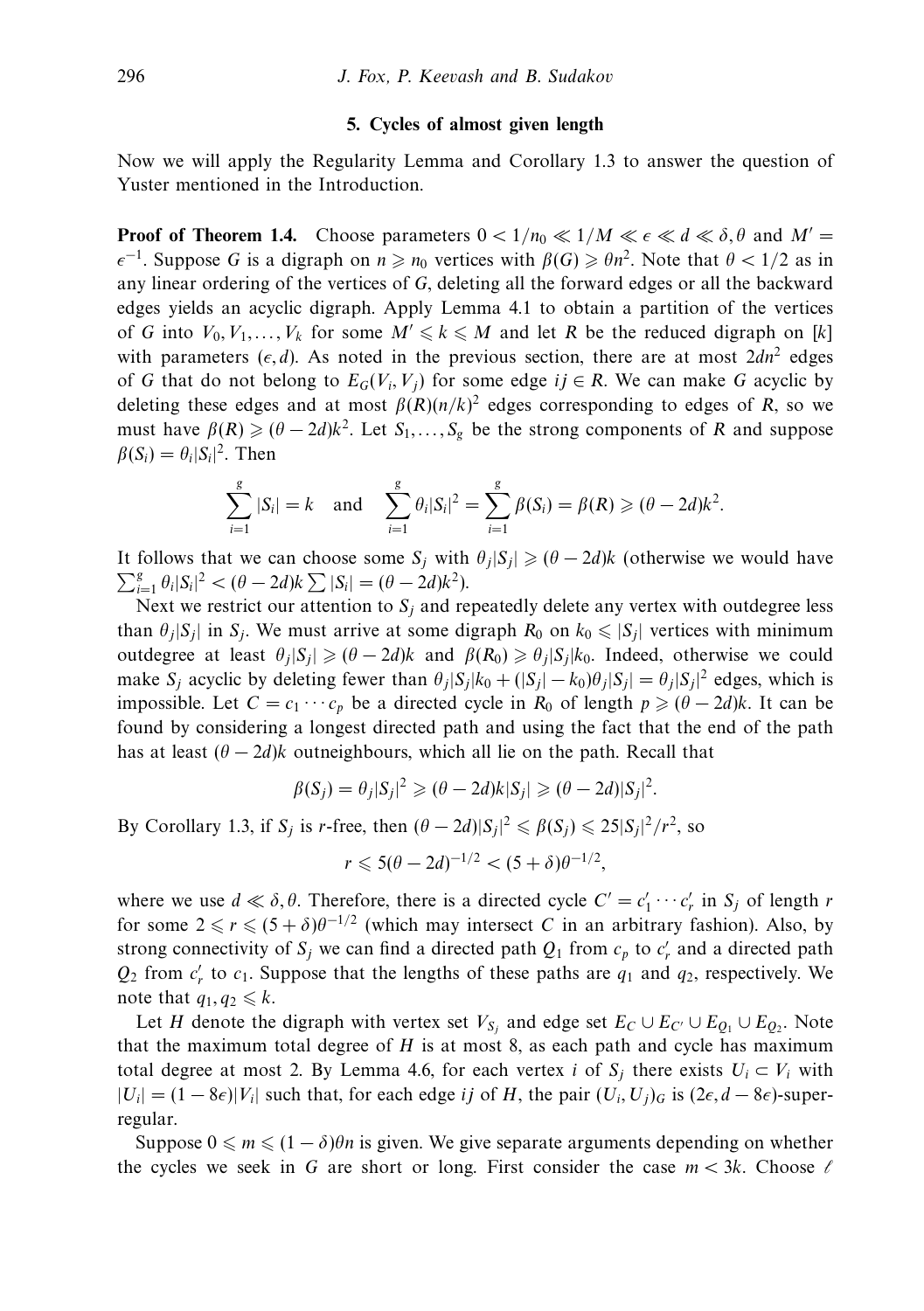divisible by *r* with  $m \leq \ell < m + r$ . Then we can find a cycle of length  $\ell$  within the classes *U<sub>i</sub>* corresponding to *C*', as noted after Lemma 4.2. (This argument holds as long as  $r \ge 4$ or  $\ell \geq 2r$ . If otherwise, then  $\ell = r \in \{2,3\}$  and we can find a cycle of length 2*r* in *G*. This 2*r*-cycle completes this case as  $m \leq \ell = r \leq 2r \leq 6 < 5\theta^{-1/2}$ , where we use  $\theta < 1/2$ .) Now suppose  $m \ge 3k$  and write  $m = q_1 + q_2 + sp + t$ , with  $0 \le t < p$  and  $1 \le s < (1 - \delta/2)n/k$ (since  $p \geq (\theta - 2d)k$ ). The integer *t* is indeed non-negative since  $q_1, q_2, p \leq k$  and  $m \geq 3k$ . We can choose  $\ell = q_1 + q_2 + sp + u$ , where  $u < p + r$  is a multiple of r and  $m \leq \ell < m + r$ . Say that a path  $P = v_1 \cdots v_e$  in *G* corresponds to a walk  $W = w_1 \cdots w_e$  in *R* if every edge  $v_i v_{i+1}, 1 \leq i \leq e-1$  of *P* goes from  $U_{w_i}$  to  $U_{w_{i+1}}$ . For *ij* an edge of *H*, the pair  $(U_i, U_j)$ <sub>G</sub> is (2*∈*, *d* − 8*∈*)-super-regular, so any vertex in *U<sub>i</sub>* has at least (*d* − 10*∈*)|*U<sub>j</sub>*| outneighbours in  $U_i$ . Therefore, we can greedily find:

- (1) a directed path  $P_1$  in *G* corresponding to  $Q_1$  in *R*, starting at some  $y \in U_{c_p}$  and ending at some  $z \in U_{c_r'}$ ,
- (2) a directed path  $P_2$  in *G* corresponding to  $u/r$  copies of *C'* in *R*, starting at *z* and ending at some other  $z' \in U_{c'_r}$ , and avoiding  $P_1$ ,
- (3) a directed path  $P_3$  in *G* corresponding to  $Q_2$  in *R*, starting at *z'* and ending at some  $x \in U_{c_1}$ , avoiding  $P_1 \cup P_2$ .

Let *P* be the path  $P_1P_2P_3$ . Note that *P* has at most  $u/r + 2$  vertices in each  $U_i$ . As we next find a path from *x* to *y* disjoint from  $P \setminus \{x, y\}$ , we delete the vertices of  $P \setminus \{x, y\}$ and also at most  $u/r + 2$  vertices from each  $U_i$  so that they all still have the same size, letting  $U_i'$  be the resulting subset of  $U_i$ . Now

$$
|U_i'| \geq |U_i| - (u/r + 2) \geq (1 - 8\epsilon)|V_i| - (u/r + 2) > (1 - d/2)|V_i| > (1 - \delta/2)(n/k) = s.
$$

This also gives  $|U_i'|/|U_i| > 1 - d/2$  for each vertex *i* of *S<sub>j</sub>*. For each edge *ij* of *H*,  $(U_i, U_j)$  is  $(2\epsilon, d - 8\epsilon)$ -super-regular. Hence, Lemma 4.5 with  $\alpha = 1 - d/2$  implies that  $(U'_i, U'_j)$  is  $(4\epsilon, d/4)$  super-regular, as  $d - 8\epsilon - d/2 = d/2 - 8\epsilon \ge d/4$ . Therefore, we can apply Lemma 4.2 with  $U_i = U'_{c_i}$ ,  $1 \leq i \leq p$  to obtain a directed path from *x* to *y* of length *sp*. Combining this with the path *P* already found from *y* to *x* gives a directed cycle of length  $\ell$ , as required.  $\Box$ 

For the proof of Theorem 1.5 we need the following two facts from elementary number theory.

**Chinese Remainder Theorem.** Suppose  $x_1, \ldots, x_t$  are integers with greatest common factor 1. Then any integer *n* can be expressed as  $n = a_1x_1 + \cdots + a_tx_t$  with integers  $a_1, \ldots, a_t$ .

**Sylvester's 'coin problem'.** Suppose *x* and *y* are coprime positive integers. Then every integer  $n \ge (x - 1)(y - 1)$  can be represented as  $n = ax + by$  with *a*, *b* non-negative integers.

**Proof of Theorem 1.5.** It is straightforward to see that  $\lambda$  (similarly to  $\beta$ ) is additive on strong components, *i.e.*, if a digraph *G* has strong components  $T_1, \ldots, T_g$ , then  $\lambda(G)$  =  $\sum_{i=1}^{g} \lambda(T_i)$ . Also,  $\lambda(G) \leq \beta(G)$ , since every acyclic digraph is pseudoperiodic. Therefore we start as in the proof of Theorem 1.4 by applying Lemma 4.1 to obtain a partition of the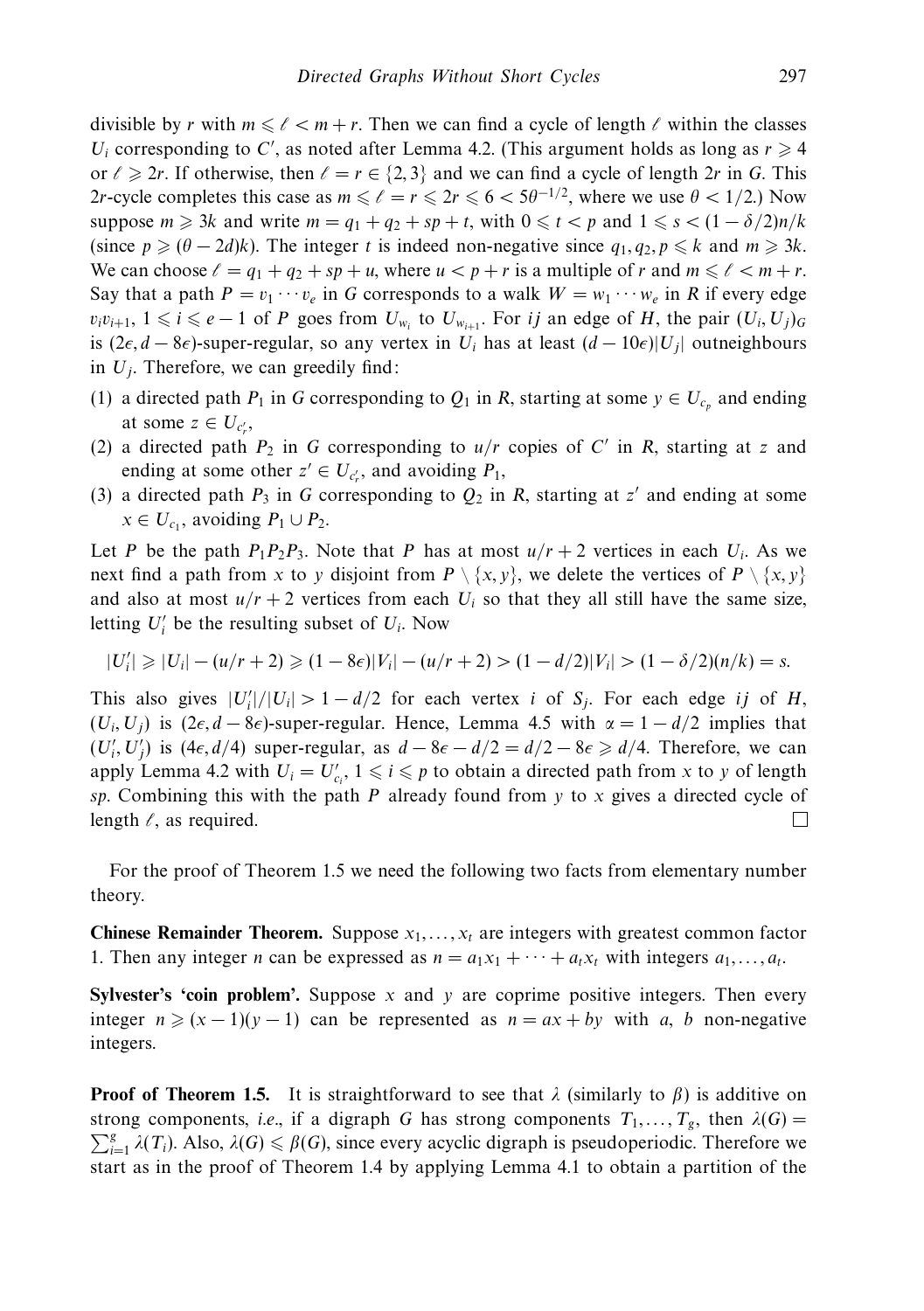vertices of *G* into  $V_0, V_1, \ldots, V_k$  for some  $M' \leq k \leq M$  and letting *R* be the reduced digraph on [k] with parameters  $(\epsilon, d)$ . As before, G has at most  $2dn^2$  edges not corresponding to edges of the reduced digraph *R*, so we must have  $\lambda(R) \geq (\theta - 2d)k^2$ . Then, as in the proof of Theorem 1.4, we find a strong component *S<sub>j</sub>* of *R* with  $\beta(S_j) \ge \lambda(S_j) = \theta_j |S_j|^2$  and  $\theta_j|S_j| \geq (\theta - 2d)k$ , directed cycles  $C = c_1 \cdots c_p$  and  $C' = c'_1 \cdots c'_r$  in  $S_j$  with  $p \geq (\theta - 2d)k$ and  $2 \le r \le (5 + \delta)\theta^{-1/2}$ , a directed path  $Q_1$  from  $c_p$  to  $c'_r$  of length  $q_1 \le k$  and a directed path  $Q_2$  from  $c'_r$  to  $c_1$  of length  $q_2 \leq k$ .

Next we show how to construct a closed walk *W* in  $S_j$  starting and ending at  $c'_r$  with length  $l(W) = w$  coprime to *r*. Since  $S_i$  is not *f*-periodic for any  $f \ge 2$ , for each prime factor *f* of *r* there is a directed cycle with length not divisible by *f*. Therefore we can choose cycles  $D_1, \ldots, D_r$  so that  $l(C'), l(D_1), \ldots, l(D_r)$  have greatest common factor 1. Fix vertices  $d_i \in D_i$ ,  $1 \leq i \leq r$  and choose the following directed paths in  $S_j$  (which exist by strong connectivity):  $Q'_1$  from  $c'_r$  to  $d_1$  and  $Q''_1$  from  $d_1$  to  $c'_r$ ,  $Q'_i$  from  $d_{i-1}$  to  $d_i$  and  $Q''_i$  from *d<sub>i</sub>* to *d<sub>i−1</sub>* for  $2 \le i \le r$ . Let *W*' be the walk  $Q'_1 \cdots Q'_r Q''_r \cdots Q''_1$ . By the Chinese Remainder Theorem we can find integers  $a_1, \ldots, a_r$  such that  $l(W') + a_1l(D_1) + \cdots + a_rl(D_r) \equiv 1 \text{ mod } 2$ *r*. By reducing mod *r* we can assume that  $0 \le a_i \le r - 1$  for  $1 \le i \le r$ . We let *W* be the walk obtained from  $W'$  by including  $a_i$  copies of  $D_i$  when  $d_i$  is first visited. That is, we obtain *W* by walking along *W'*, and, for  $1 \le i \le r$ , when we first reach  $d_i$ , before we continue onto the next vertex, we first walk  $a_i$  times around the cycle  $D_i$ . Then  $l(W) \equiv 1$ mod *r* is coprime to *r*. The walk *W* visits any vertex at most  $2r^2$  times. Indeed, each of the 2*r* directed paths  $Q_i'$  and  $Q_i''$  visit each vertex at most once, and each time we go around cycle  $D_i$  adds at most one new visit to any vertex, so W visits each vertex at most  $2r + a_1 + \cdots + a_r \leq 2r + r^2 \leq 2r^2$  times. As  $S_j$  has at most *k* vertices and visits each vertex at most  $2r^2$  times,  $w = l(W) \leq 2r^2k$ .

Let *H* be the digraph with vertex set  $V_{S_i}$  and edge set  $E_C \cup E_{C'} \cup E_W$ . Since *W* visits any vertex at most  $2r^2$  times, each vertex in *W* is in at most  $4r^2$  edges of *H*. Therefore, *H* has maximum total degree at most  $4 + 4r^2 \le 8r^2$ . By Lemma 4.6, for each vertex *i* of *S<sub>j</sub>* there exists  $U_i \subset V_i$  with  $|U_i| = (1 - 8r^2 \epsilon)|V_i|$  such that, for each edge *ij* of *H*, the pair  $(U_i, U_j)_G$  is  $(2\epsilon, d - 8r^2\epsilon)$ -super-regular.

Fix any  $\ell$  with  $500\theta^{-3/2}M \leq \ell \leq (1 - \delta)\theta n$ . We will show that *G* contains a directed cycle of length  $\ell$ . As  $2 \le r < 6\theta^{-1/2}$ ,  $p, q_1, q_2 \le k \le M$  and  $w \le 2r^2k$ , we have

$$
\ell \geqslant 500\theta^{-3/2}M \geqslant 3k + 2r^3k \geqslant q_1 + q_2 + p + rw.
$$

Therefore, we can write  $\ell = q_1 + q_2 + sp + u$ , with  $rw \leq u < rw + p$  and  $1 \leq s < (1 - p)$  $\delta/2$ )*n/k* (the last inequality uses  $p \ge (\theta - 2d)k$ ). Since *r, w* are coprime, by the 'coin problem' result of Sylvester we can write  $u = ar + bw$  with *a*, *b* non-negative integers. We have  $a \leq u/r < w + p \leq 2r^2k + k$  and  $b \leq u/w < r + p \leq 2k$ . For *ij* an edge of *H*, the pair  $(U_i, U_j)_G$  is  $(2\epsilon, d - 8r^2\epsilon)$ -super-regular, so any vertex in  $U_i$  has at least  $(d - 10r^2\epsilon)|U_j|$ outneighbours in  $U_i$ . Therefore, we can greedily find:

- (1) a directed path  $P_1$  in *G* corresponding to  $Q_1$  in *R*, starting at some  $y \in U_{c_p}$  and ending at some  $z \in U_{c_r'}$ ,
- (2) a directed path  $P_2$  in *G* corresponding to *a* copies of *C'* in *R*, starting at *z* and ending at some other  $z' \in U_{c'_r}$ , and avoiding  $P_1$ ,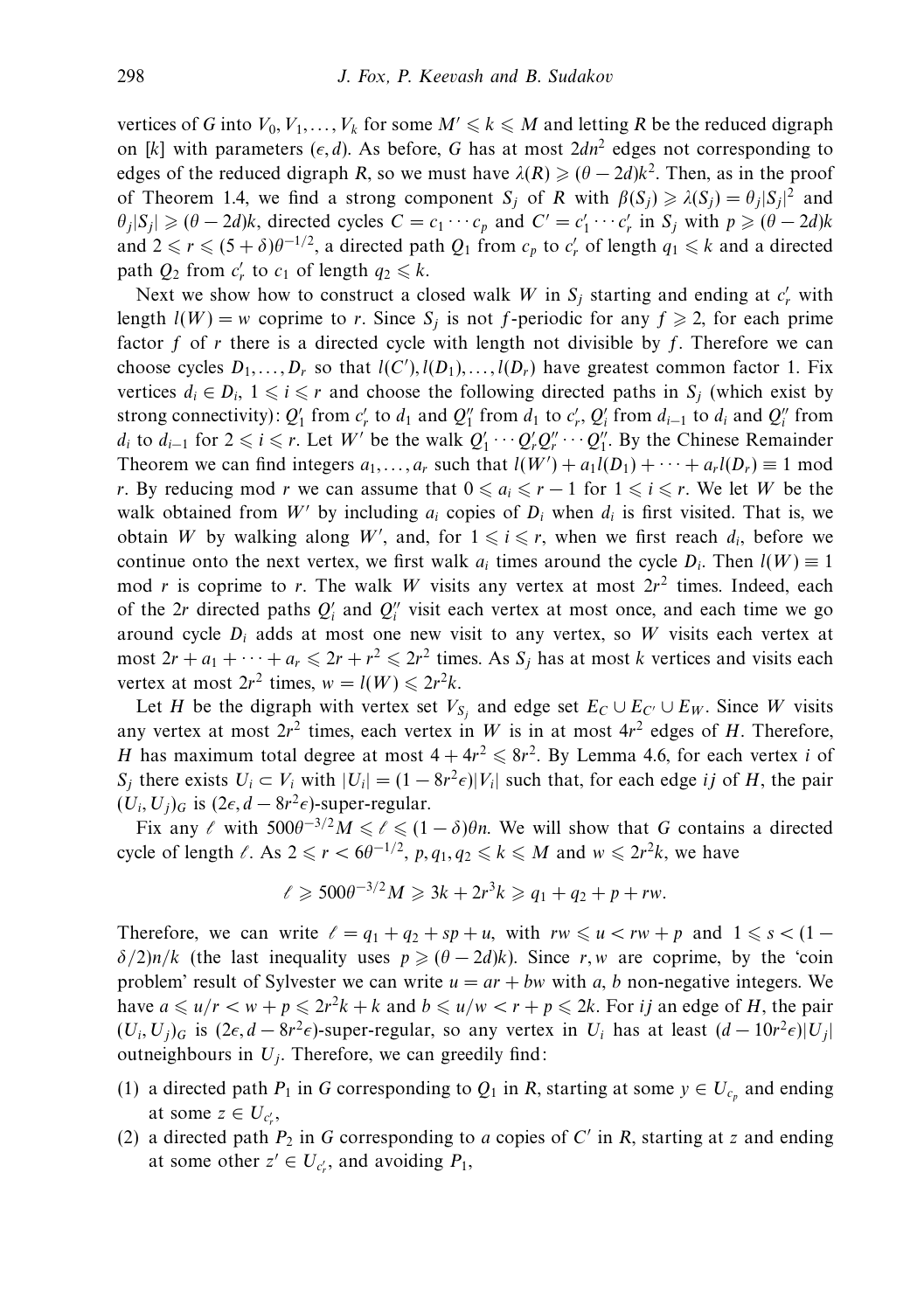- (3) a directed path  $P_3$  in *G* corresponding to *b* copies of *W* in *R*, starting at *z'* and ending at some other  $z'' \in U_{c'_r}$ , and avoiding  $P_1 \cup P_2$ ,
- (4) a directed path  $P_4$  in *G* corresponding to  $Q_2$  in *R*, starting at *z*<sup>*n*</sup> and ending at some  $x \in U_{c_1}$ , avoiding  $P_1 \cup P_2 \cup P_3$ .

Let *P* be the path  $P_1P_2P_3P_4$ . As we walk along path *P*, for each *i*, the number of times *U<sub>i</sub>* is visited is at most once for  $P_1$ , at most *a* times for  $P_2$ , at most  $b \cdot 2r^2$  times for  $P_3$ , and at most once for *P*4. Therefore, for each *i*,

$$
|P \cap U_i| \leq 1 + a + b \cdot 2r^2 + 1 \leq 1 + 2r^2k + k + 2k \cdot 2r^2 + 1 \leq 10r^2k.
$$

We delete the vertices of  $P \setminus \{x, y\}$  as we next find a directed path from x to y that is disjoint from  $P \setminus \{x, y\}$ . We further delete at most  $10r^2k$  vertices from each  $U_i$  so that they all still have the same size, and let  $U_i'$  be the resulting subset of  $U_i$ . Now

$$
|U_i'| \ge |U_i| - 10r^2k = (1 - 8r^2\epsilon)|V_i| - 10r^2k > (1 - d/2)|V_i| > (1 - \delta/2)(n/k) = s.
$$

Then  $|U_i'|/|U_i| > (1 - d/2)$ , and Lemma 4.5 with  $\alpha = 1 - d/2$  implies that each pair  $(U'_i, U'_j)_G$  with *ij* an edge of *H* is (4*€*, *d*/4)-super-regular, as *d* − 8*r*<sup>2</sup>*€* − *d*/2  $\geq$  *d*/4. Therefore we can apply Lemma 4.2 with  $U_i = U'_{c_i}$ ,  $1 \le i \le p$  to obtain a directed path from *x* to *y* of length *sp*. Combining this with the path *P* already found from *y* to *x* gives a directed cycle of length  $\ell$ , as required.  $\Box$ 

### **6. Concluding remarks**

**(a)** We have not presented the best possible constants that come from our methods, opting to give reasonable constants that can be obtained with relatively clean proofs. With more work one can replace the constant 25 in Theorem 1.2, and so in Corollary 1.3, by a constant that approaches 8 as *r* becomes large. However, Sullivan [13] conjectures that the correct constant is 2, and it would be interesting to close this gap. The problems of estimating *β* and *μ* are roughly equivalent: we used the bound on *μ* from Theorem 1.2 to establish the bound on *β* in Theorem 1.3. Conversely, if we delete *β*(*G*) edges from *G* to make it acyclic, order the vertices so that all remaining edges point in one direction and take *S* to be the first *n/*2 vertices in the ordering, we see that

$$
\mu(G)(n/2) = \mu(G)|S| \leq \mu(S)|S| = \min(e(S, V_G \setminus S), e(V_G \setminus S, S)) \leq \beta(G),
$$

so a bound on  $\beta$  gives a bound on  $\mu$ . However, these arguments may be too crude to give the correct constants.

**(b)** Applying this better constant 8 (mentioned above) in Corollary 1.3, we can replace the constant 5 by 3 (say) in Theorem 1.4, so that the parameter *K* in Yuster's question (the length of the interval where we look for a cycle length) is determined up to a factor of 3. The parameter *η* (the maximum length of a cycle as a proportion of *n*) is determined up to a factor of about 4 if the question is posed for oriented graphs, or a factor of 2 if the question is posed for digraphs. Indeed, Yuster shows that  $\eta \leq 4\theta$  for oriented graphs by taking 1*/*4*θ* copies of a random regular tournament on 4*θn* vertices; for digraphs one can show  $\eta \leq 2\theta$  by taking  $1/2\theta$  copies of the complete digraph on  $2\theta n$  vertices. We can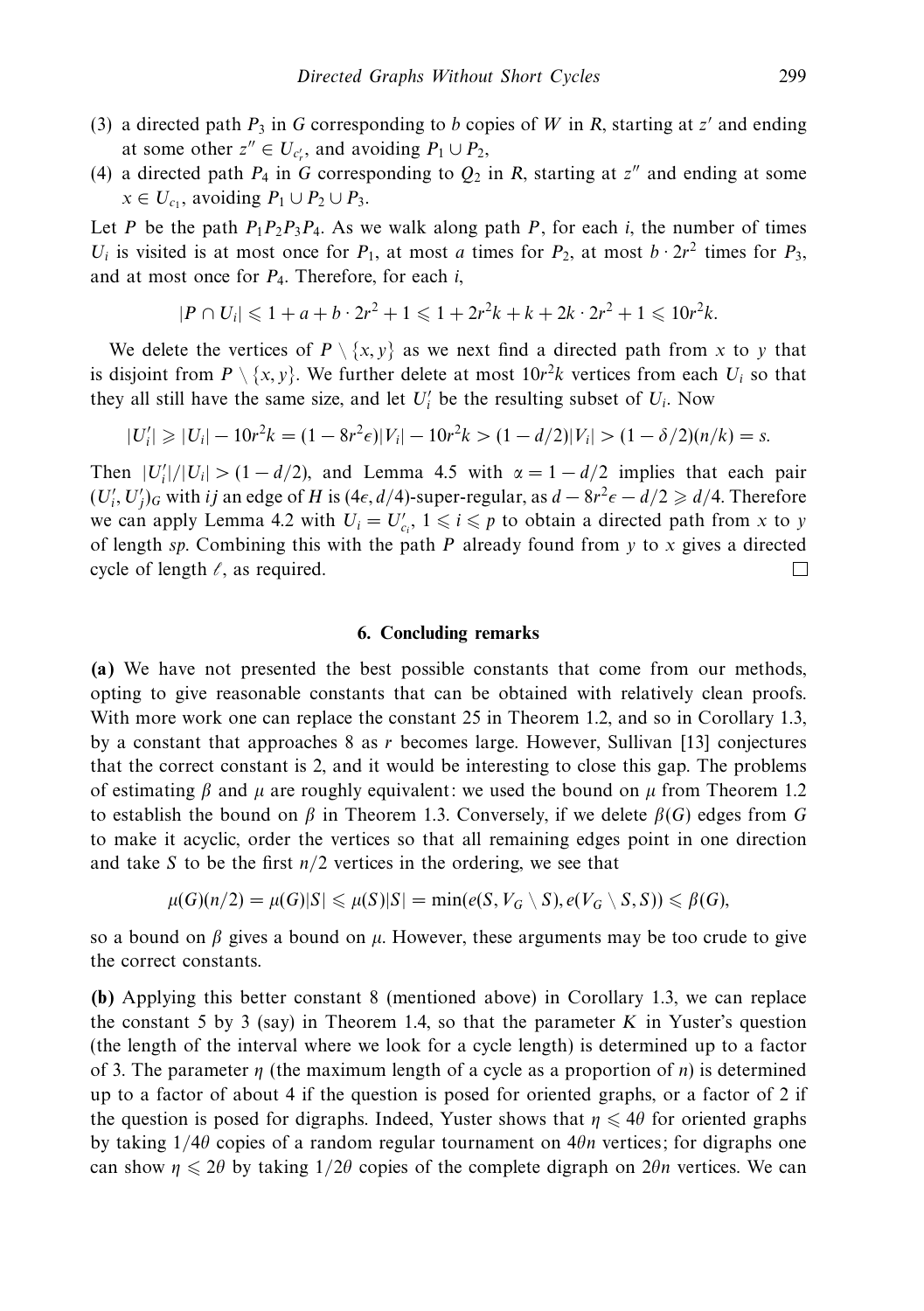find longer cycles in a periodic digraph *G* on *n* vertices with  $\beta(G) \ge \theta n^2$ , but  $\theta n$  is still the correct bound up to a constant of about 2, as may be seen from the blow-up of a 2-cycle with parts of size  $(1 + 2\theta)\theta n$  and  $(1 - (1 + 2\theta)\theta)n$ .

**(c)** If a digraph *G* is far from being acyclic but we can obtain a pseudoperiodic digraph *G* by deleting few edges of *G*, then some strong component of *G* has small period. More precisely, if  $\beta(G) \geq \theta n^2$  and we can obtain a pseudoperiodic *G'* by deleting at most  $\delta n^2$ edges from *G*, then some strong component of *G'* must have period at most  $(\theta - \delta)^{-1/2}$ . To see this, note that  $\beta(G') \geq (\theta - \delta)n^2$ , so some strong component *H* of *G'* satisfies  $\beta(H) \geq (\theta - \delta)m^2$ , where  $m = |V_H|$ . Since *G'* is pseudoperiodic, *H* is *p*-periodic, for some *p*, so is contained in the blow-up of a *p*-cycle, i.e., the vertex set of *H* can be partitioned as  $V(H) = V_1 \cup \cdots \cup V_p$ , so that every edge goes from  $V_i$  to  $V_{i+1}$ , for some  $1 \leq i \leq p$ , writing  $V_{p+1} = V_1$ . (For a proof see Theorem 10.5.1 in [3].) Write  $t_i = |V_i|/m$ . Then there is some  $1 \leq i \leq p$  for which  $t_i t_{i+1} \leq 1/p^2$ . This can be seen from the arithmetic–geometric mean inequality: we have

$$
1 = \sum_{i=1}^p t_i \geqslant p \prod_{i=1}^p t_i^{1/p} = p \prod_{i=1}^p (t_i t_{i+1})^{1/2p},
$$

so

$$
\prod_{i=1}^p t_i t_{i+1} \leq (1/p^2)^p.
$$

It follows that  $\beta(H) \leqslant (m/p)^2$ , *i.e.*,  $p \leqslant (\theta - \delta)^{-1/2}$ , as required.

**(d)** The dependence of *C* on  $\theta$  which we get in Theorem 1.5 is quite poor, since the proof uses Szemerédi's Regularity Lemma and the value of C depends on the number of parts in the regular partition. It would be interesting to determine the right dependence of *C* on *θ*. One should note that we obtained good constants in the proof of Theorem 1.4 despite using the Regularity Lemma, so it may not be necessary to avoid its use.

# **References**

- [1] Alon, N. (2006) Ranking tournaments. SIAM J. Discrete Math. **20** 137–142.
- [2] Alon, N. and Shapira, A. (2004) Testing subgraphs in directed graphs. J. Comput. System Sci. **69** 354–382.
- [3] Bang-Jensen, J. and Gutin, G. (2001) Digraphs: Theory, Algorithms and Applications, Springer.
- [4] Caccetta, L. and Häggkvist, R. (1978) On minimal digraphs with given girth. In Proc. 9th Southeastern Conference on Combinatorics, Graph Theory, and Computing (Boca Raton 1978), Congress. Numer. **XXI** 181–187.
- [5] Charbit, P., Thomassé, S. and Yeo, A. (2007) The minimum feedback arc set problem is NP-hard for tournaments. Combin. Probab. Comput. **16** 1–4.
- [6] Christofides, D., Keevash, P., Kuhn, D. and Osthus, D. Finding Hamilton cycles in robustly ¨ expanding digraphs. Submitted.
- [7] Chudnovsky, M., Seymour, P. and Sullivan, B. (2008) Cycles in dense digraphs. Combinatorica **28** 1–18.
- [8] Komlós, J., Sárközy, G. N. and Szemerédi, E. (1997) Blow-up lemma. *Combinatorica* **17** 109–123.